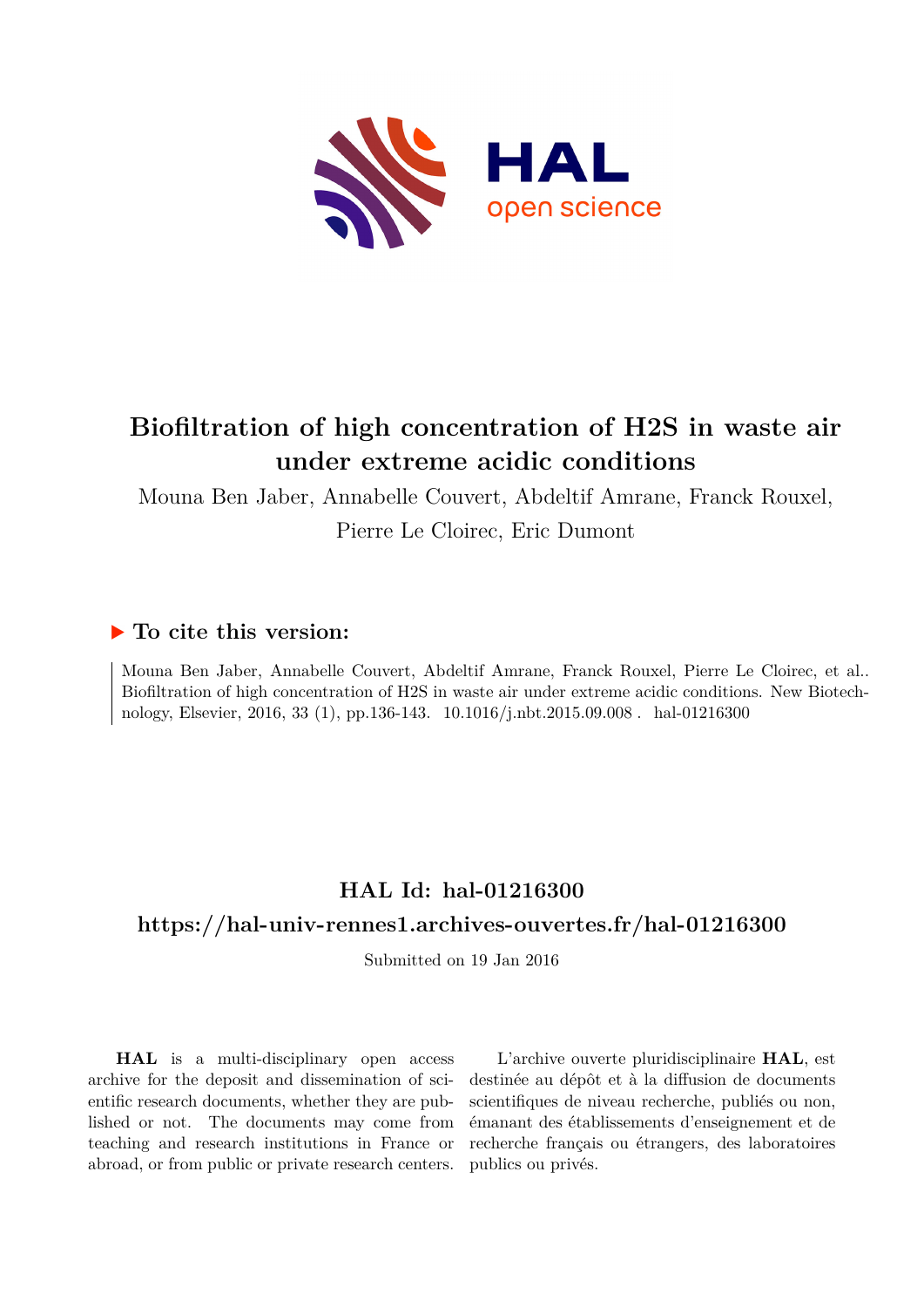### 어어진 51 D

## **Highlights**

H2S biofiltration was carried out under extreme acidic conditions Expanded schist topped with a nutritional material UP20 was used as packing material A maximum elimination capacity of 24.7 g  $m<sup>3</sup> h<sup>-1</sup>$  was recorded (H<sub>2</sub>S up to 250 ppmv) Watering was efficient to restrict acidification and improve biofilter performance Satisfactory H2S removal was achieved through the combination of schist and UP20

 $B$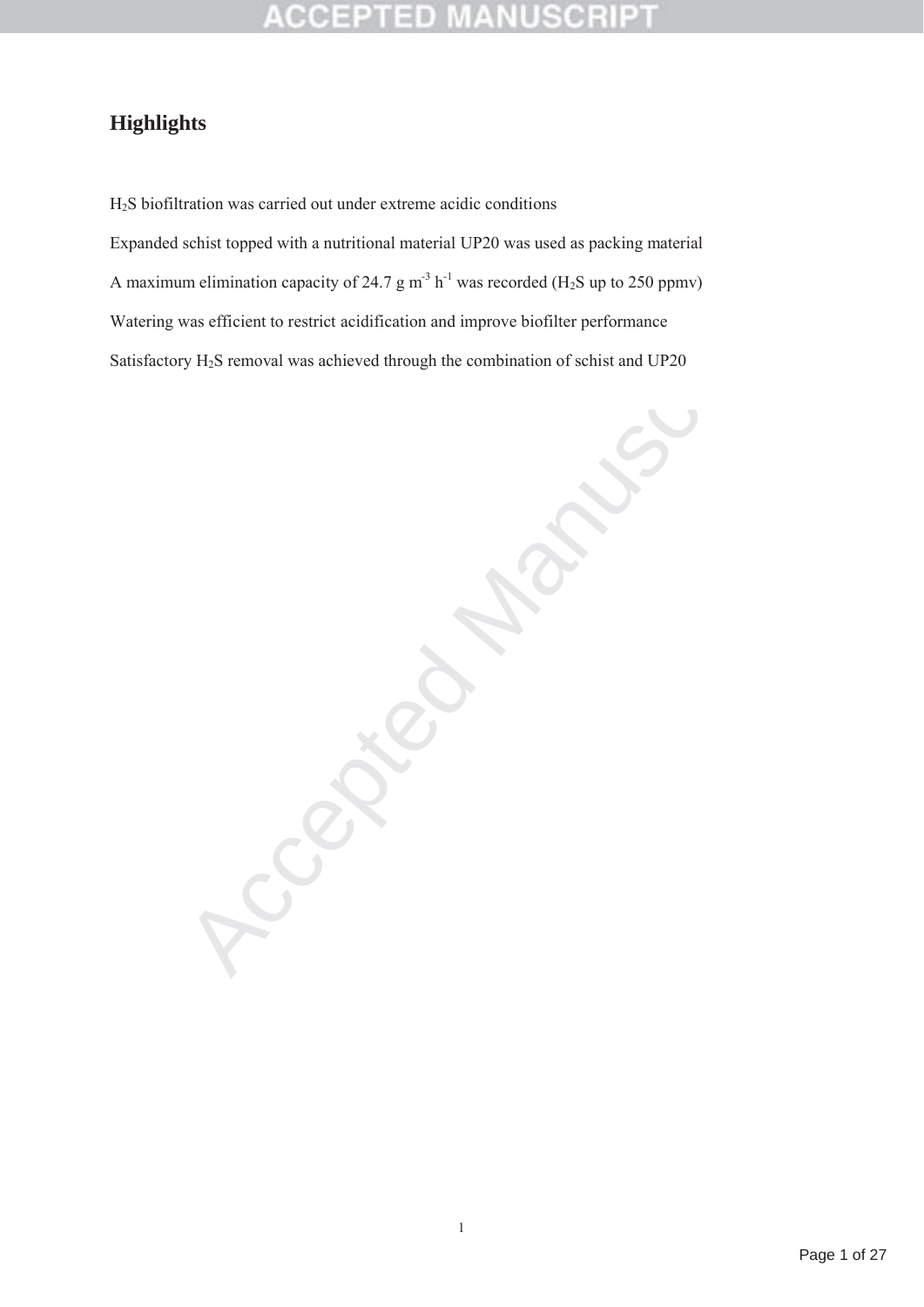## **Biofiltration of high concentration of H2S in waste air under extreme acidic conditions**

## Mouna BEN JABER,<sup>a,b)</sup> Annabelle COUVERT,<sup>a,b)</sup> Abdeltif AMRANE,<sup>a,b)</sup> Franck **ROUXEL,c) Pierre LE CLOIRECa,b) Eric DUMONT,d)\***

*a) Ecole Nationale Supérieure de Chimie de Rennes, CNRS, UMR 6226, 11 Allée de Beaulieu, CS 50837, 35708 Rennes Cedex 7, France*

*b) Université européenne de Bretagne, 5 Boulevard Laënnec, 35000 Rennes, France*

*c) TC'Plastic, Rue Benjamin Franklin 44160 Pont-Château, France*

*d) Ecole des Mines de Nantes, CNRS, GEPEA UMR 6144, 4 Rue Alfred Kastler 44307 Nantes, France*

\* Corresponding author: eric.dumont@mines-nantes.fr Tel: +33 (0)2 51 85 82 66; fax: +33 (0)2 51 85 82 99

### **Abstract**

tionale Supérieure de Chimie de Rennes, CNRS, UMR 6226, 11 Allée de Beaulieu, CS 50837, 35<br>
thex 7, France<br>
et auropéenne de Bretagne, 5 Boulevard Laënnec, 35000 Rennes, France<br>
et Rue Benjamin Franklin 44160 Pont-Château Removal of high concentrations of hydrogen sulfide using a biofilter packed with expanded schist under extreme acidic conditions was performed. The impact of various parameters such as H2S concentration, pH changes and sulfate accumulation on the performances of the process was evaluated. Elimination efficiency decreased when the pH was lower than 1 and the sulfate accumulation was more than 12 mg  $S-SO<sub>4</sub><sup>2</sup>/g$  dry media, due to a continuous overloading by high H2S concentrations. The influence of these parameters on the degradation of H2S was clearly underlined, showing the need for their control, performed through an increase of watering flow rate. A maximum elimination capacity ( $EC_{max}$ ) of 24.7 g m<sup>-3</sup> h<sup>-1</sup> was recorded. As a result, expanded schist represents an interesting packing material to remove high H<sub>2</sub>S concentration up to 360 ppmv with low pressure drops. In addition, experimental data were fitted using both Michaelis–Menten and Haldane models, showing that the Haldane model described more accurately experimental data since the inhibitory effect of H2S was taken into account.

**Key words:** *Biofiltration; Hydrogen sulfide; Sulfate accumulation; pH; Gas treatment; Pressure drop.*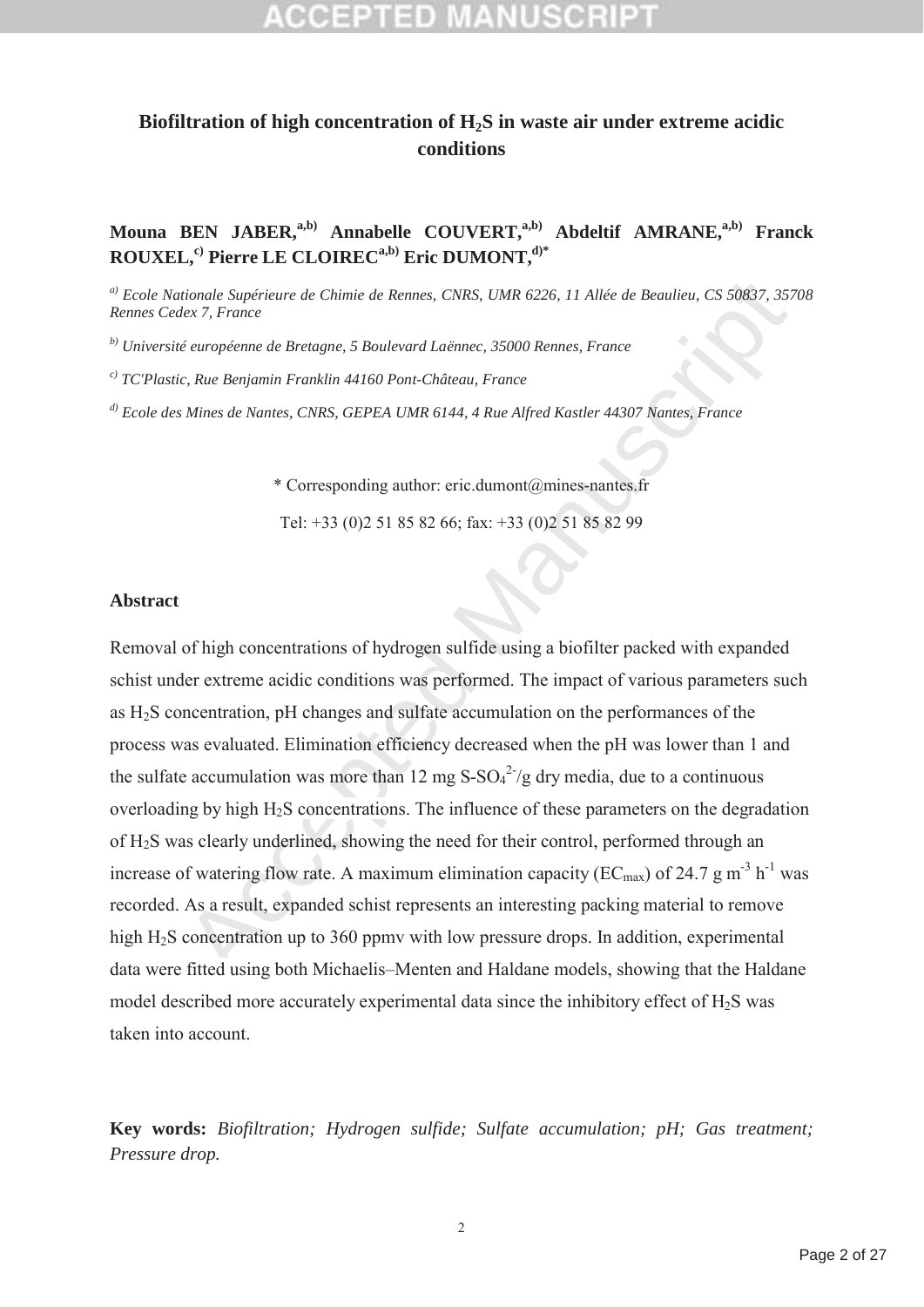### **1 Introduction**

Hydrogen sulfide is one of the main malodorous compounds present in waste gases. It can be produced by several industrial processes such as petroleum refining, wastewater treatment, food processing and paper manufacturing [1]. Hydrogen sulfide is an extremely toxic pollutant which damage human health, corrodes equipment and form poisonous sulfur dioxide (SO2) during its oxidation. Due to its adverse effects to both humans, environment and installation, regulations to control air pollutants are becoming more and more stringent.

which damage human health, corrodes equipment and form poisonous sulfur diox<br>which damage human health, corrodes equipment and form poisonous sulfur diox<br>ring its oxidation. Due to its adverse effects to both humans, envi Processes used to remove H<sub>2</sub>S from waste gas streams involve either physical treatment or chemical oxidation. Some methods require chemicals, large investment and operational costs (e.g. high pressures, high temperatures, substantial energy). In addition, these methods are less effective and more expensive for treating H2S in waste gas streams. To overcome these difficulties, biological treatment processes can often serve as suitable alternatives to physicochemical systems. Biofiltration appears to be an attractive technology owing to its high efficiency, cost effectiveness, low energy consumption and environmental acceptability. Although  $H_2S$  biofiltration has been extensively studied  $[2–7]$ , only few studies devoted to the treatment of high H2S concentrations in air under extreme acidic conditions were carried out [8,9].

Biofiltration is based on the capacity of some microorganisms to transform contaminants. In biofilm, pollutants are absorbed from a gas to an aqueous phase where microbial attack occurs. In the case of the hydrogen sulfide biodegradation, the metabolites are mainly sulfate and sulfur solid by sulfide oxidizing bacteria (SOB) namely *Thiobacillus* sp. The following overall biological reactions [9] can be expressed by Eqs (1, 2):

$$
2HS^{-} + O_2 \rightarrow 2S^{0} + 2OH^{-}
$$
 Eq.1

$$
2S^0 + 3O_2 \rightarrow 2SO_4^{2-} + 2H^+
$$
 Eq.2

Depending on oxygen rate, hydrogen sulfide is converted to elemental sulfur  $(S^0)$  or sulfate  $(SO<sub>4</sub><sup>2</sup>)$ . In oxygen-limited environments, oxidation may proceed only to elemental sulfur. Consequently, the biofilter bed becomes yellow and clogged over time due to the accumulation of  $S^0$ . However, in air, oxygen is abundant, and most of the H<sub>2</sub>S is converted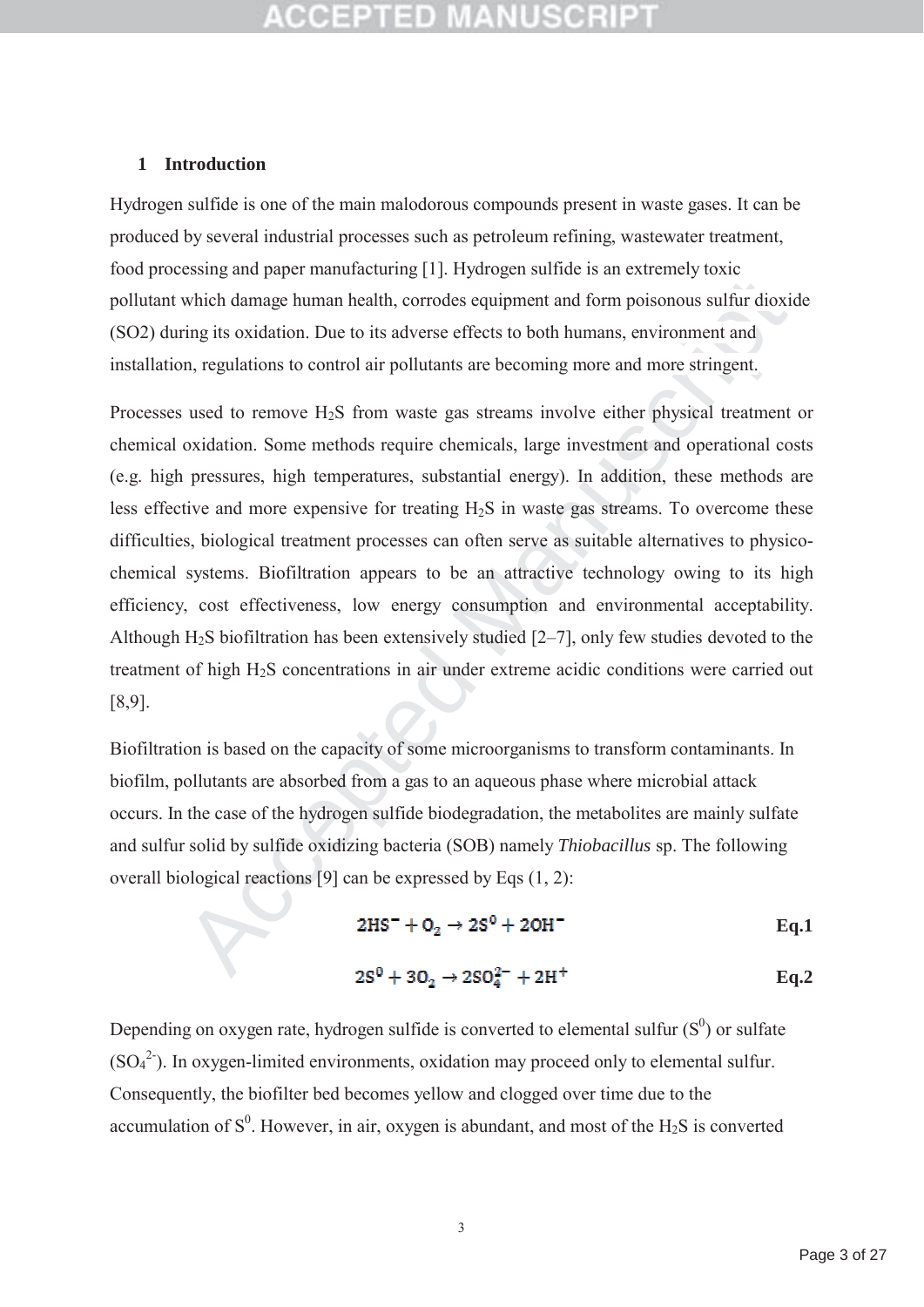## **CCEPTED MANUSCRI**

into sulfate, which lead to media acidification. Sulfate accumulation and pH drop can inhibit the microbial activity and can lead to a decrease in the performances of the biofilter [10].

naterials used in biofilters include pine bark, peat, compost and soil [5,11–14]. The bcom widely used owing to their low prices, their porosity and the diversity of flora. However, watering the biofilter to maintain bed's Biofilter performances can be governed by the properties and the characteristics of the packing material such as porosity, water retention capacity, surface area, density and buffer capacity. Various types of media have been used such as organic, inorganic and synthetic. Organic materials used in biofilters include pine bark, peat, compost and soil [5,11–14]. These media have been widely used owing to their low prices, their porosity and the diversity of microbial flora. However, watering the biofilter to maintain bed's humidity leads to bed compaction. As a result, pressure drops increase and the purification performances decrease. Hence, the use of inorganic materials seems be favorable because of their excellent mechanical properties which can limit these pressure drops even during a long operating period [15]. The inorganic materials used include lava rocks [16,17] and expanded schist [6,7,15]. Generally, these packing materials have to be inoculated with sludge from wastewater treatment plants containing various non-specific microbial communities which enhance the performance of the biofilter [18–20]. In addition, nutrient equilibrium play an important role in the microbial growth. Generally, in order to provide nutrients to microorganisms, biofilters are sprinkled by a nutritive solution. Synthetic nutritional materials as BIOSORBENS™ (consisting of hydrophilic mineral cores coated with hydrophobic sorption material) [21] or UP20 [4] were also manufactured. This material makes the addition of nutritive solutions unnecessary. Recent studies on laboratory-scale biofilters have highlighted that expanded schist as packing material completed with UP20 is suitable for  $H_2S$ biofiltration in terms of removal efficiency [6,15,22].

Biofiltration was widely used to remove low concentration of H<sub>2</sub>S from air. However, only few studies focused on the efficiency of this process facing high concentration of  $H_2S$ . The accumulation of sulfuric acid generated by H2S oxidation leads to a significant acidification of biofilter bed. The pH decreases when the system is overloaded by high H2S input and can be considered as an issue for practical applications.

The purpose of this study was to evaluate the performances of a biofilter packed with expanded schist particles under high concentrations of hydrogen sulfide in air and extreme acidic conditions. A significant effort was developed to study the impact of pH changes and sulfate accumulation. Moreover, the kinetic aspects of biodegradation were described by fitting the experimental data with Michaelis–Menten and Haldane models.

4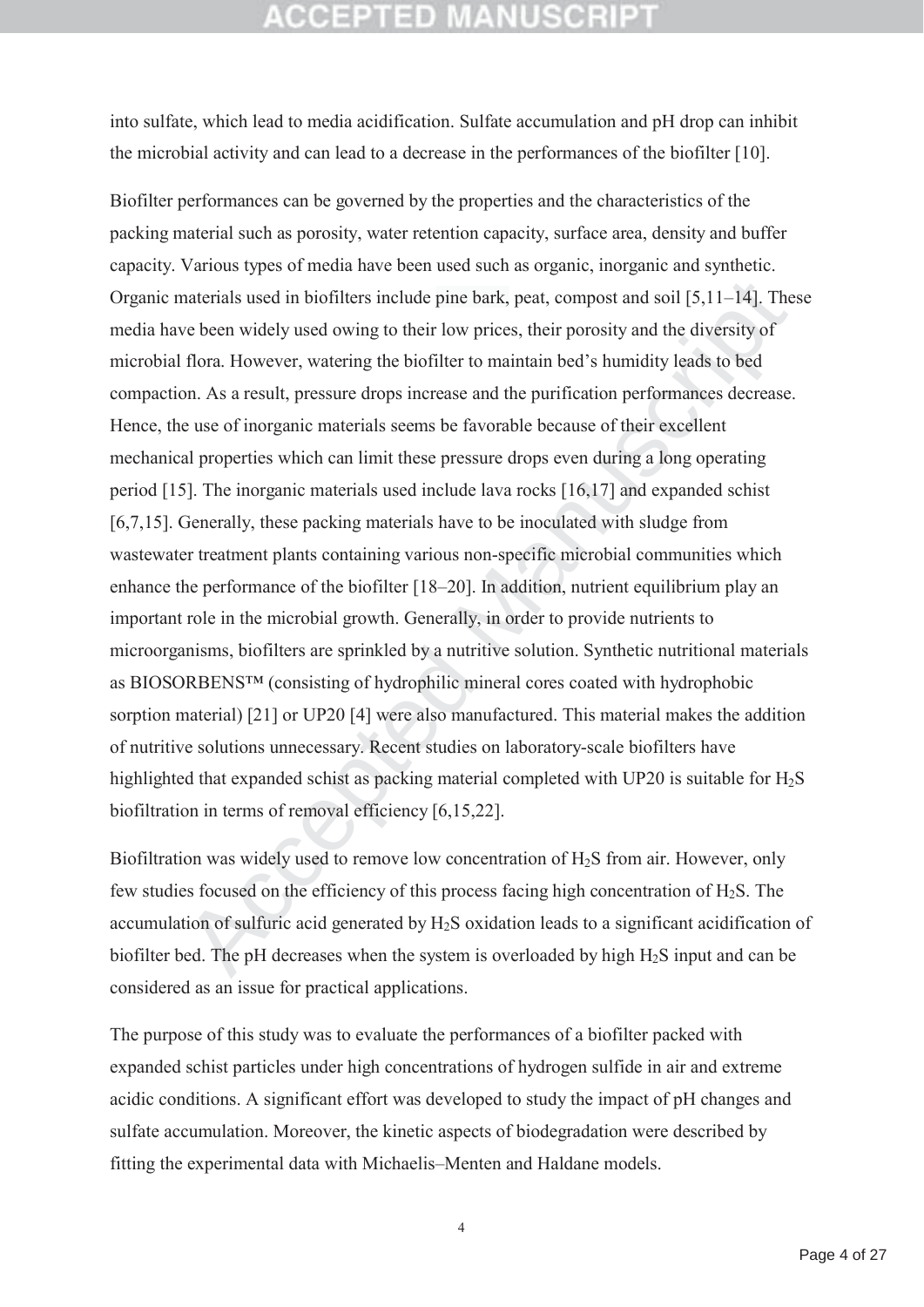## **2 Materials and methods**

## **2.1 Filter media**

me (France) by the thermal expansion reaction of schist (Figure 1). The compositic<br>dia (Table 1) was determined using an Energy Dispersive X-ray Fluorescence<br>ter (EDX-800HS, shimadzu Company). Expanded schist has been cho Expanded schist used as the microorganism support material is an inorganic support produced in Mayenne (France) by the thermal expansion reaction of schist (Figure 1). The composition of this media (Table 1) was determined using an Energy Dispersive X-ray Fluorescence Spectometer (EDX-800HS, shimadzu Company). Expanded schist has been chosen for its good mechanical properties (Table 2). The structural porosity and the specific surface area were measured by a mercury porosimiter Micromeritics AutoPore IV 9500. Using inorganic packing material like expanded schist, pressure drops associated to bed debasement and compaction are low. Pressure drop values reported by the literature range from 10 to 80 Pa m-<sup>1</sup> for superficial velocity varying between 89 and 229 m  $h^{-1}$  [15].

| Table 1 |
|---------|
| Table 2 |
|         |

## **2.2 Nutrients**

Inorganic materials provide an interesting physical support for bacteria, but generally it does not ensure enough nutrient content. A cylindrical-shaped extruded material called UP20 was produced to provide nutrient equilibrium to microorganisms (Figure 1). This specific material, whose formulation has been described in previous works [4], has been successfully used in several studies for  $H_2S$  treatment [3,4,6,22]. UP20 contains urea phosphate (CH<sub>4</sub>N<sub>2</sub>O, H<sub>3</sub>PO<sub>4</sub>), calcium carbonate  $(CaCO<sub>3</sub>) (C/N/P$  molar ratio: 100/10/5) and an organic binder (ELOTEX ST2400; 20% in mass) from Elotex Company. This material provides both nutrients and a buffering effect for biofilm and water hold-up.

**Figure 1:** Photography of UP20 (left) and expanded schist (right).

## **2.3 Experimental Set-up**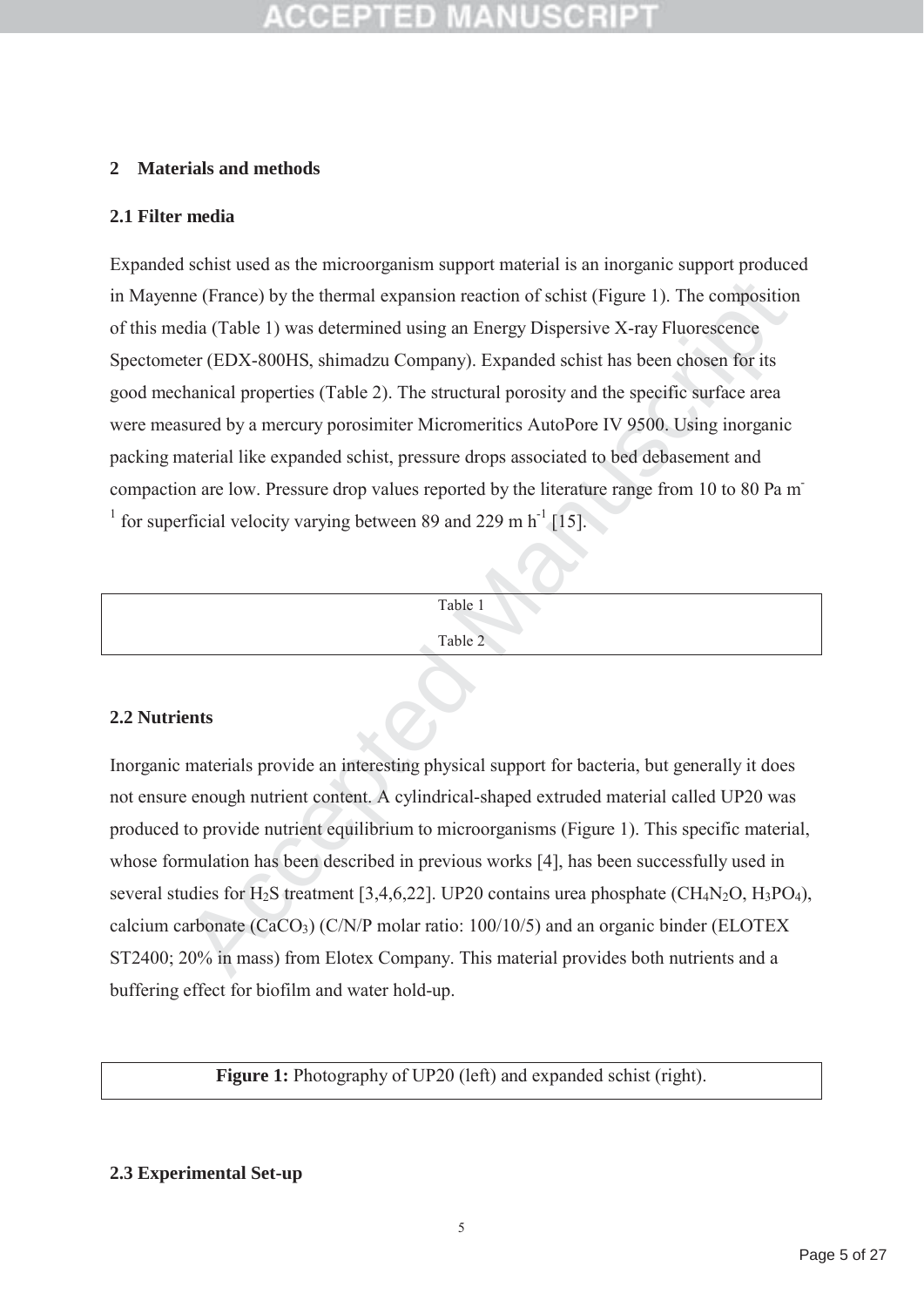# ecephed M

The laboratory-scale system used in this work is shown in Figure 2. It consisted of a PVC column with an internal diameter of 300 mm. Biofilter was packed with expanded schist (1 m height; volume 70 L) topped with UP20 (2 cm corresponding to 1.4 L). It was inoculated with 5 L of a diluted solution of activated sludge (about 50 mg DSS/L) from a domestic wastewater treatment plant (Tougas, Nantes, France).

ow is generated using a regulated fan (FMV frequency controller 2107, Leroy Son<br>
ne, France). It passes through a humidification High Density Polyethylene cylinde<br>
column packed with Hiflow rings (packing height = 1.50 m) The air flow is generated using a regulated fan (FMV frequency controller 2107, Leroy Somer Angoulême, France). It passes through a humidification High Density Polyethylene cylinder (HDPE) column packed with Hiflow rings (packing height = 1.50 m) of internal diameter of 200 mm. H2S stream (99.7% purity), controlled by a mass flow controller (Model 5850S, Brooks Instrument, Hatfield, USA), was diluted in the atmospheric air at the outlet of the humidification column. The polluted air was then introduced at the bottom of the biofilter. Biofilter watering was implemented to maintain the humidity of the packing material.

**Figure 2:** Experimental pilot-scale biofilter**: 1** Centrifugal fan**, 2** rotameter**, 3** humidification column**, 4** pump**, 5** injection point of H2S**, 6** biofilter**, 7-13** gas sampling ports**, 14** leachate outlet**, 15** outlet gas.

## **2.4 Analytical methods**

The H<sub>2</sub>S concentration was measured with an Onyx 5220 device (measurement accuracy  $\pm$ 1%) from the Cosma Environment SA Company (Passy, France) The analyzer was calibrated daily using a standard gas (400 ppmv). The eight points for gas sampling were located at the inlet and at the outlet of the biofilter, and at 10, 30, 50, 70, 90 and 100 cm from the biofilter bottom respectively (Figure 2). The pH of leachate was measured by a pH electrode (Consort) connected to a multi-parameter analyzer Consort C-561 (measurement accuracy  $0.2\% \pm 1$ ) digit).

Sulfate determination was carried out by the turbidimetric method as described in Standard methods for the examination of water and wastewater [23]. Samples for the sulfate determination were taken periodically from the leachate.

## **2.5 Operating conditions**

The polluted air flow rate was  $4 \text{ m}^3 \text{ h}^{-1}$  corresponding to an Empty Bed Retention Time (EBRT) of 63 s. Periodical watering (once a day) was used to maintain the humidity of the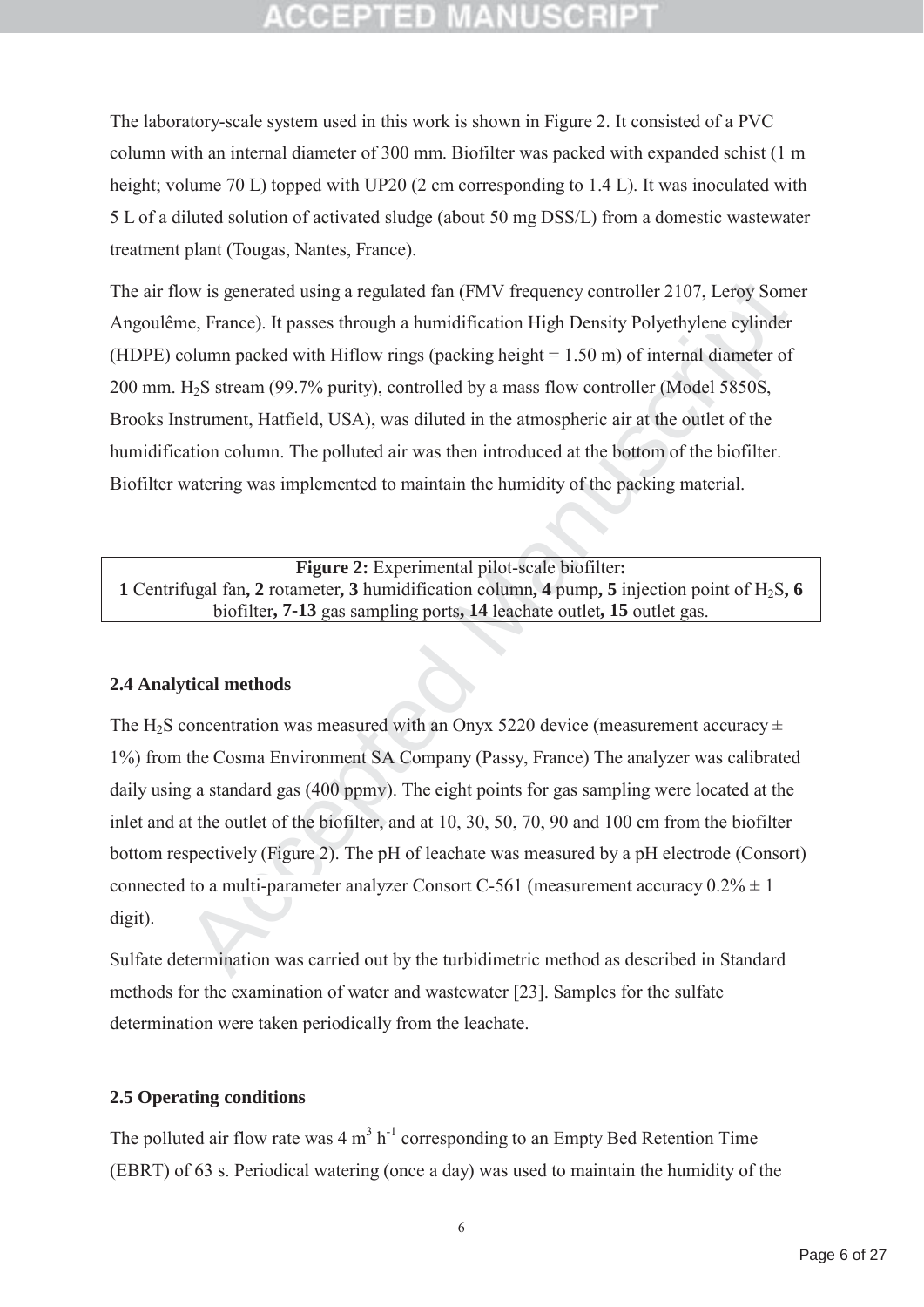bed material and to avoid sulfate accumulation. It was provided at a constant flow of 0.8 L min<sup>-1</sup> during 15 minutes corresponding to a tap water flow rate  $(O<sub>Liq</sub>)$  of 12 L day<sup>-1</sup>. The operating conditions applied during this study are reported in Table 3.

**Table 3:** Operating conditions.

The removal efficiency (RE), the loading rate (LR) and the elimination capacity (EC) of the biofilter were calculated as follows:

RE 
$$
(\%) = \frac{(c_{in} - c_{out})}{c_{in}} \times 100
$$
 Eq.3

$$
LR (g m-3 h-1) = \frac{Q}{V} C_{in}
$$
 Eq.4

EC 
$$
(g m-3 h-1) = \frac{Q}{v} (Cin - Cout)
$$
 Eq.5

Where  $C_{in}$  and  $C_{out}$  are the inlet and outlet concentrations (mg m<sup>-3</sup>) respectively, Q is the gas flow rate  $(m^3 h^{-1})$  and V is the bed volume of packing material  $(m^3)$ .

## **3 Results and discussion**

## **3.1 Effect of increasing H2S concentrations**

Table 3: Operating conditions.<br>
We vertex definiency (RE), the loading rate (LR) and the elimination capacity (EC) of the<br>
verte calculated as follows:<br>  $RE(^{96}) = \frac{C_{\text{In}} - C_{\text{on}}}{C_{\text{In}}} \times 100$ <br>  $E$ <br>  $I: R (g m<sup>-3</sup> h<sup>-1</sup>$ The impact of increasing  $H_2S$  concentrations (from 40 to 360 ppmv) on the biofilter performances is shown in Figure 3. The acclimation period for the microbial population was quite short. H<sub>2</sub>S was totally removed from the 3<sup>rd</sup> day (RE > 99%). Such observation can be explained by the bacterial inoculum and the presence of UP20 which can react (acid – base) with the polluted gas [24]. For H<sub>2</sub>S concentrations up to 250 ppmv, a 100% RE was recorded proving the ability of the expanded schist to be used for biofiltration. As shown in Figure 3, the performance efficiency started decreasing from the  $143<sup>th</sup>$  day. This decrease was significantly pronounced, from the  $172<sup>th</sup>$  day, when H<sub>2</sub>S concentration was very high (ranging from 250 to 360 ppmv). It can be due to a direct inhibitory effect on the metabolism of some microorganisms. Indeed, when the system is continuously overloaded by high H2S input,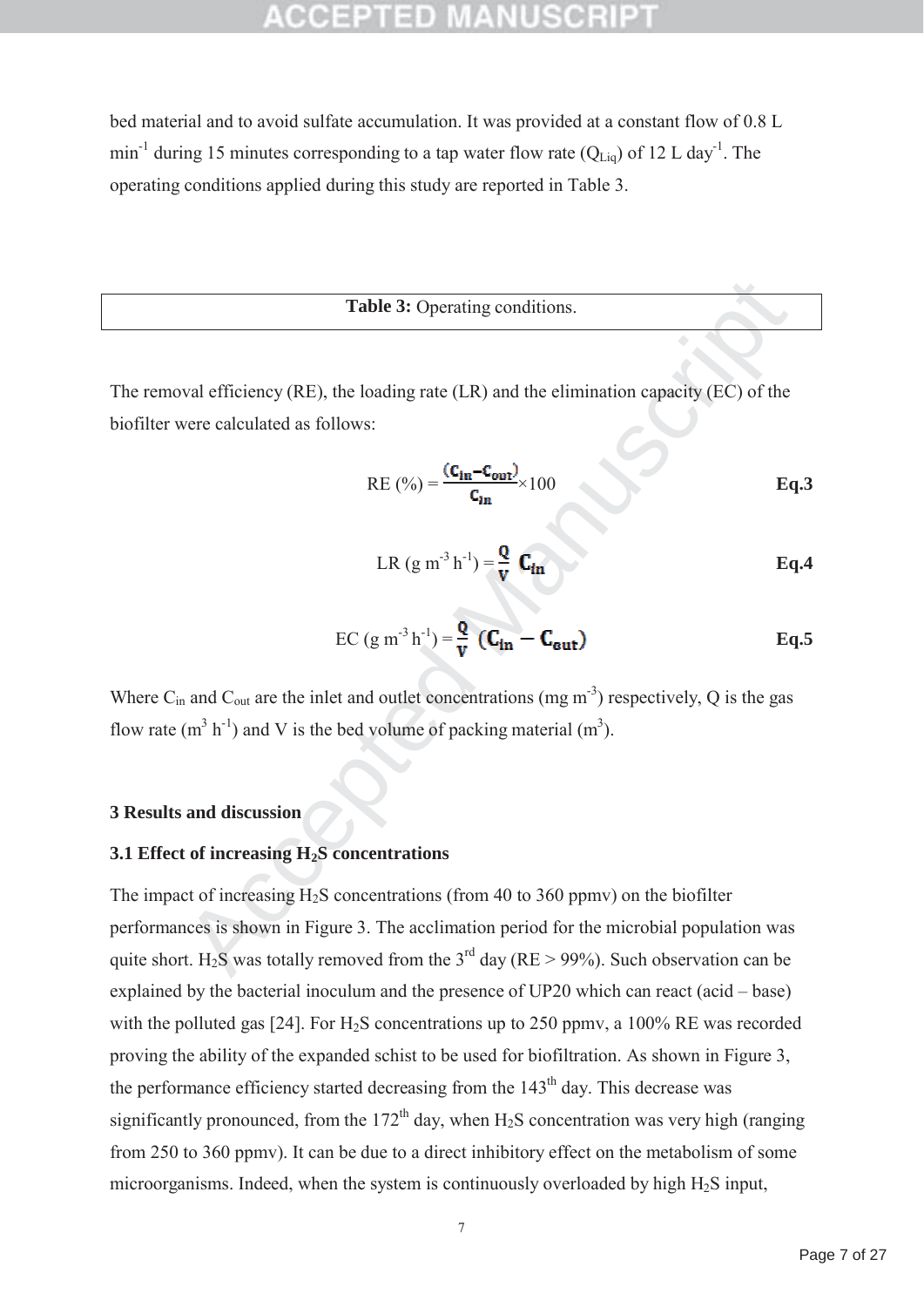# QCEPTED MANUSCR

 $H<sub>2</sub>SO<sub>4</sub>$  is produced continuously as a by-product of the  $H<sub>2</sub>SO<sub>4</sub>$  is producted continuously as a by-product of the  $H<sub>2</sub>SO<sub>4</sub>$  is producted continuously as a by-product of the  $H<sub>2</sub>SO<sub>4</sub>$ leads to biofilter acidification and sulfate accumulation. During this period, the pH dropped to 0.5 (Figure 3). The decrease of pH and the sulfate accumulation probably can lead to the deterioration of biofilter performances [10,25]. Sulfur oxidizing bacteria can live in environments with pH ranging between 1 and 8 [10]. The optimal pH is between 6 and 8 [1], but H2S can also be oxidized by microorganisms like *Thiobacillus* and *Acidithiobacillus* at very acidic pH. Rodriguez *et al*. [26] found a H2S removal efficiency of 95% at a pH between 4 and 7, and a removal efficiency of 87% at a pH between 2 and 3. Others authors observed a maximum  $H_2S$  removal at a pH value of 3.2 [10,16]. They mentioned that a low pH can significantly inhibit the biological activity of the microorganisms; therefore the removal efficiency decreases progressively. Soupramanien *et al.* [27], who measured a complete H<sub>2</sub>S degradation at  $pH = 1$ , indicated that the  $pH$  value strongly influences the diversity of the bacterial community. However, only few data are available for pH lower than 1.

## **Figure 3**: Removal efficiency of H<sub>2</sub>S and pH changes in biofilter (H<sub>2</sub>S concentrations from 40 to 360 ppmv; EBRT=63s).

## **3.2 Effect of sulfate accumulation and pH changes on H2S removal**

an also be oxidized by microorganisms like *Thiobacillus* and *Acidithiobacillus* at epH. Rodriguez et al. [26] found a H<sub>2</sub>S removal efficiency of 95% at a pH betwe and a removal efficiency of 95% at a pH between 2 and 3 Due to the production of sulfuric acid, the effect of sulfate accumulation on  $H_2S$  removal was evaluated. On the 56<sup>th</sup> day, the sulfate concentration was 12.7 mg S-SO<sub>4</sub><sup>2-</sup>/g dry media and H2S was completely removed in the biofilter. When the sulfate concentration was less than 24 mg S-SO $4^{27}/g$  dry media, the removal efficiency was above 90%. A significant decrease of the removal efficiency, to 78%, was underlined when the sulfate content was close to 49 mg S- $SO_4^2$  /g dry media (Figure 4). In the presence of large amounts of oxygen, sulfate was produced from the bio-oxidation of hydrogen sulfide by the sulfide oxidizing bacteria. Sulfate is a water soluble compound which can have a negative effect on the microbial activity. Yang and Allen [10] suggested that sulfate concentration of 25 mg  $S-SO<sub>4</sub><sup>2</sup>/g$  dry media was a critical level for the microbial activity. Above this level, an inhibiting effect on  $H_2S$  removal could be observed. Morgan-Sagastume and Noyola [28] suggested to work at a sulfate concentration less than 12 mg  $S-SO<sub>4</sub><sup>2</sup>/g$  dry media which is consequently lower than the critical level proposed by Yang and Allen [10]. To avoid  $SO_4^2$  accumulation, Ramírez-Sáenz *et al*. [16] suggested periodical water cleaning of the biofilter to limit sulfate concentrations to about 8 mg S-SO $4^2$ /g dry media. According to the present study and measurements, the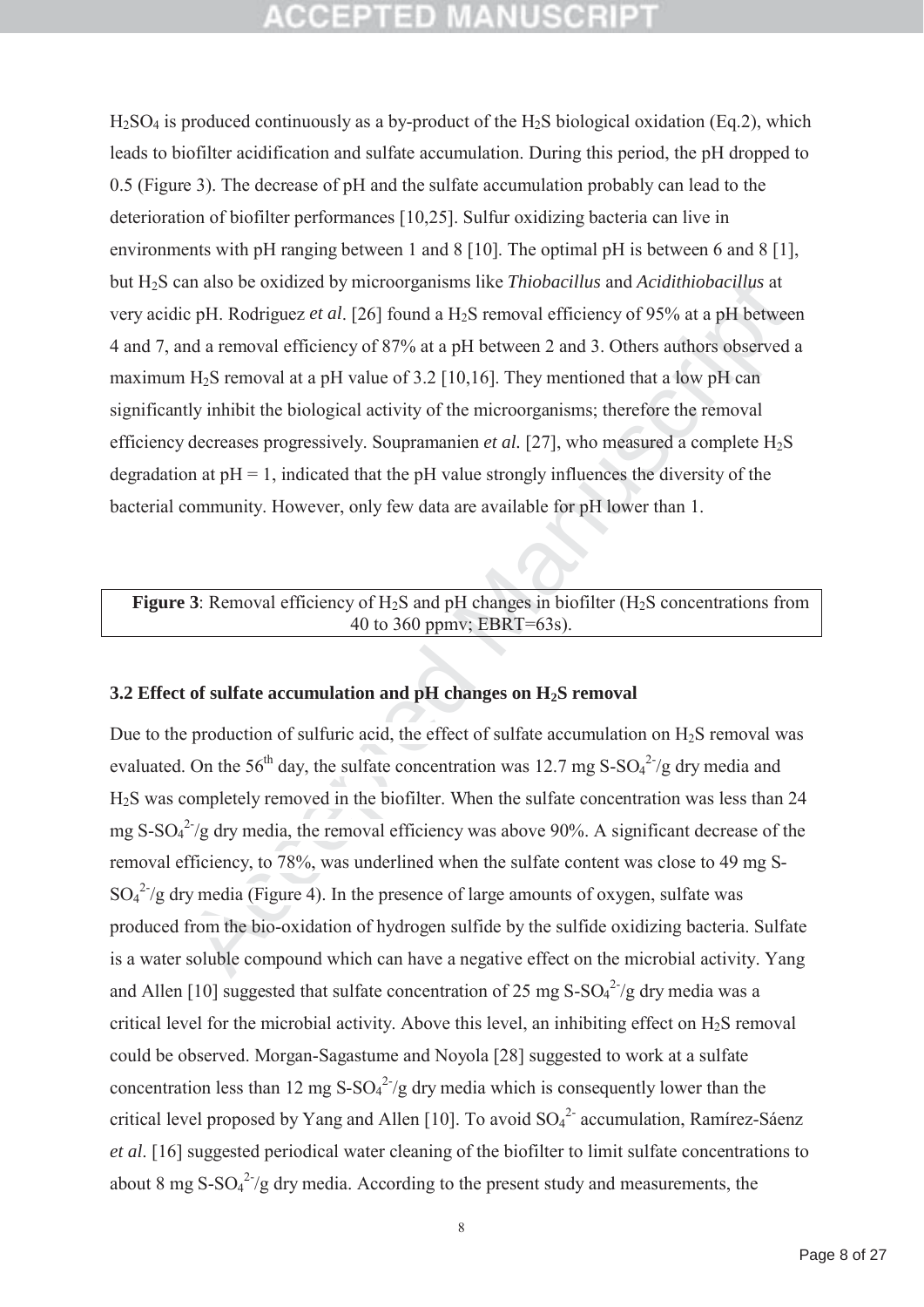## CCEPTED

sulfate accumulation influences significantly the degradation of H<sub>2</sub>S for concentrations up to 12 mg  $S-SO<sub>4</sub><sup>2</sup>/g$  dry media (Figure 4). As a result, periodical water additions could be carried out to keep sulfate concentration lower than this critical value.

### **Figure 4:** Effect of sulfate accumulation on H<sub>2</sub>S degradation.

**Figure 4:** Effect of sulfate accumulation on H<sub>2</sub>S degradation.<br>
ence of pH changes can also be clearly underlined (Figure 3). For H<sub>2</sub>S<br>
titions up to 250 ppmv, the pH was 1.2 and the removal efficiency was kept constat The influence of pH changes can also be clearly underlined (Figure 3). For  $H_2S$ concentrations up to 250 ppmv, the pH was 1.2 and the removal efficiency was kept constant until the  $161<sup>th</sup>$  day (96%). It has to be noted that the layer of UP20 (2cm) located above the packing was not enough to provide a buffering effect for biofilter especially at very high H2S concentration (above 250 ppmv). Therefore, increasing the layer thickness of UP20 to treat high concentrations of H<sub>2</sub>S could be considered. However, a specific study should be carried out to investigate this point. Once pH dropped to values less than 1, the performance decreased significantly. Hence, the increase in the  $H<sub>2</sub>S$  concentration (until 360 ppmv; Phase 6) led to a decrease in the pH value (around 0.5) and concomitantly a decrease in the removal efficiency (78%). From the 200<sup>th</sup> day, a decrease in H<sub>2</sub>S concentration to 250 ppmv was applied but the pH was still less than 0.5. With the same concentration (250 ppmv) the removal efficiency decreased from 92-100% (Phase 5) to 73-80% (Phase 7; Figure 3). In order to decrease sulfate concentration and to raise the pH value in the packing material, the watering flow rate ( $Q_{Liq}$ ) was increased from 12 L day<sup>-1</sup> (0.007 m<sup>3</sup><sub>water</sub> m<sup>-3</sup><sub>bed</sub> h<sup>-1</sup>) to 120 L day  $1 (0.07 \text{ m}^3)$ <sub>water</sub> m<sup>-3</sup>bed h<sup>-1</sup>) from the 234<sup>th</sup> day, as pointed out by the arrow in the Phase 7 (Figure 3). The increasing of the watering flow rate allowed to maintain the pH value greater than 1, and then the removal efficiency was improved (Figure 5). For  $H<sub>2</sub>S$  concentration of 250 ppmy, on the  $224<sup>th</sup>$  day, the pH was 0.2 and the removal efficiency was 73%, whereas, on the  $242<sup>th</sup>$  day, the pH was 1.8 and the removal efficiency increased to achieve 95% (Figure 3). Consequently, it clearly appeared that an efficient H<sub>2</sub>S biofiltration required to work at a pH greater than 1. In terms of maximal elimination capacity, an improvement of around 10% was observed (EC<sub>max</sub>=24.7 g m<sup>-3</sup> h<sup>-1</sup>).

**Figure 5:** Impact of the increasing of watering flow rate from 12 L day<sup>-1</sup> to 120 L day<sup>-1</sup> on the removal efficiency (EBRT=63s).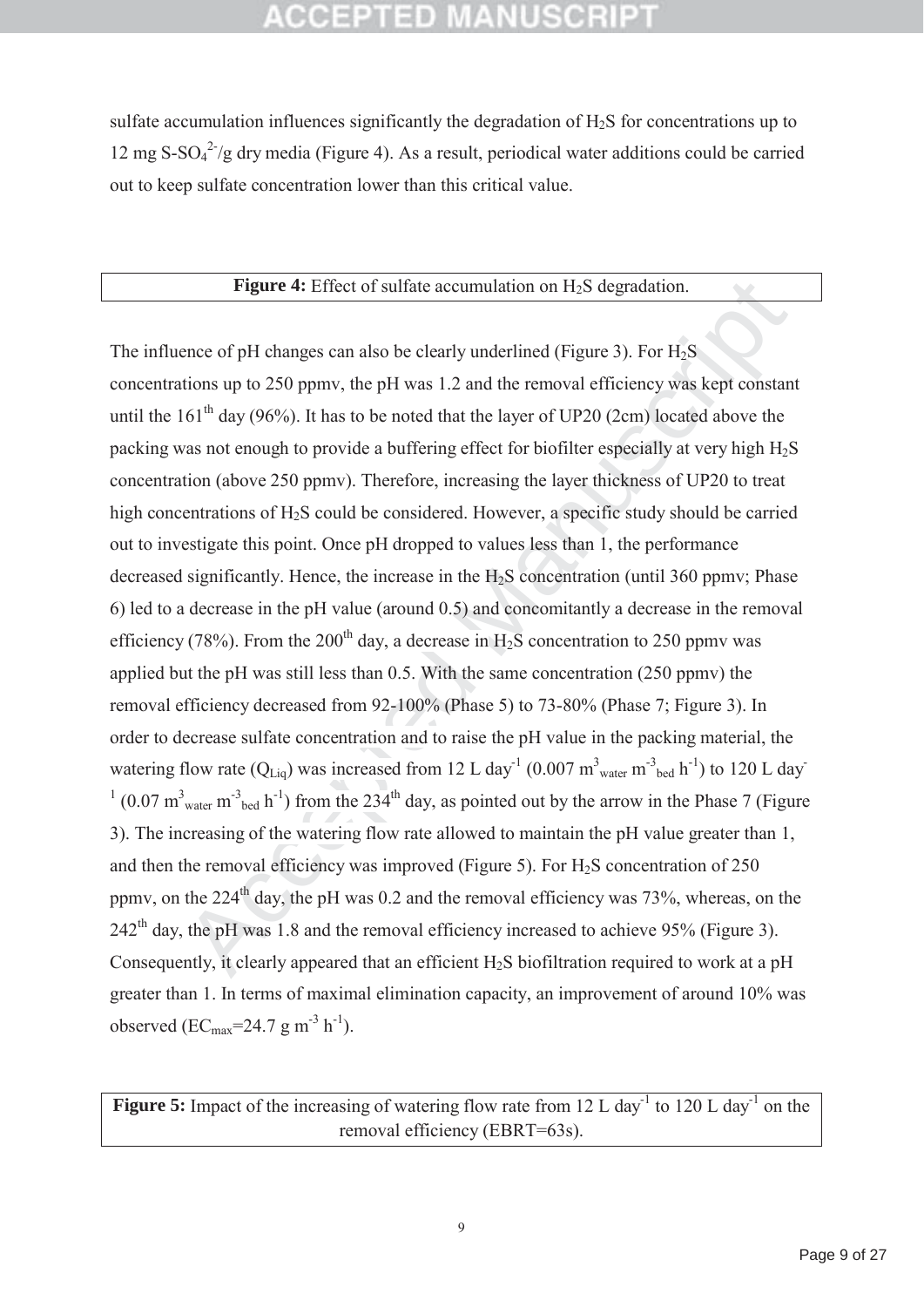## **3.3 Pressure drop**

ities between 65 and 520 m h<sup>-1</sup>, but lower than those obtained using organic packin<br>in other studies. For instance, pressure drops between 500 and 1000 Pa m<sup>-1</sup> were<br>in a bed consisting of compost operating at gas veloci The pressure drop was measured daily between the ports located at 10 and 100 cm from the bottom of the biofilter. Figure 6 shows that  $\Delta P$  ranged from 3 Pa m<sup>-1</sup> (0.03 cm<sub>H2O</sub> m<sup>-1</sup>) to 94 Pa m<sup>-1</sup> (0.96 cm<sub>H2O</sub> m<sup>-1</sup>) for gas velocities varying between 56 and 565 m h<sup>-1</sup>. These values are comparable to those recorded by Dumont *et al.* [3] using pozzolan media  $(5 - 100 \text{ Pa m}^{-1})$  for gas velocities between 65 and 520 m  $h^{-1}$ , but lower than those obtained using organic packing materials in other studies. For instance, pressure drops between 500 and 1000 Pa m<sup>-1</sup> were obtained in a bed consisting of compost operating at gas velocities between 72 and 1000 m  $h^{-1}$ [10]. For pine bark,  $\Delta P$  varied from 15 to 388 Pa m<sup>-1</sup> at gas velocities ranging between 65 and 520 m h<sup>-1</sup> [3]. After 220 days of operation,  $\Delta P$  increased to values between 4 and 105 Pa m<sup>-1</sup> for the same velocity range. The increase of pressure drop can be related to the biofilm growth, especially when the system was overloaded by high  $H<sub>2</sub>S$  concentrations (250 - 360) ppmv); an increase of 12% of the pressure drop was then observed. This increase can also be due to the formation of elemental sulfur  $(S^0)$  which partially clogs the packing material. This interpretation was confirmed by observing some yellow deposits in the biofilter after a long period of operation. Nonetheless, these low values showed that there was no compaction of the bed during the long operation period, which indicated that expanded schist is an interesting material for biofiltration in terms of bed mechanical stability.

**Figure 6:** Pressure drop measurements in the biofilter for gas velocities varying between 56 and 565 m  $h^{-1}$ .

## **3.4 Modeling performances by Michaelis–Menten and Haldane equations**

In order to predict the performance of the biofilter, efforts were directed toward modeling. Many models are available in the literature to describe the pollutant biodegradation kinetics [29]. The elimination capacity (EC) vs pollutant concentration can be adequately described by a Michaelis–Menten model (Eq 6) [6,30,31]:

$$
EC = \frac{EC_{\text{max}}C_{\text{ln}}}{K_{\text{s}} + C_{\text{ln}}} \qquad \qquad \text{Eq.6}
$$

Where

EC<sub>max</sub>: Maximal elimination capacity (g m<sup>-3</sup> h<sup>-1</sup>)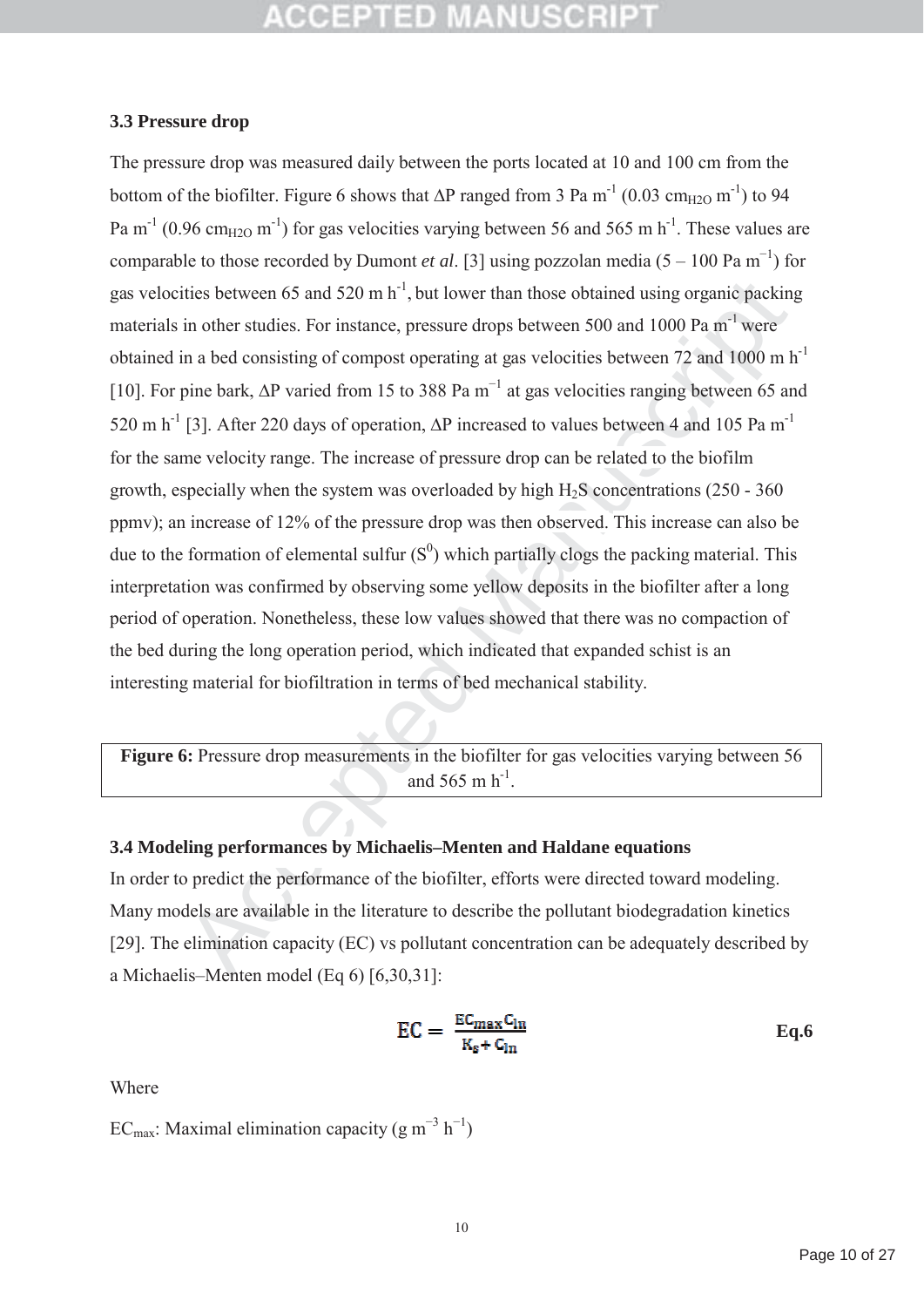$C<sub>ln</sub>$ : Logarthimic average of the inlet and outlet concentrations of pollutants in the gas phase  $(g m^{-3})$ 

 $K_s$ : Saturation constant  $(g m^{-3})$ 

 $EC<sub>max</sub>$  and  $K<sub>s</sub>$  are calculated by rearranging Eq.6 to take the form of the Lineweaver–Burk equation below (Eq 7):

$$
\frac{1}{EC} = \frac{K_s}{EC_{\text{max}}C_{\text{ln}}} + \frac{1}{EC_{\text{max}}}
$$
 Eq.7

 $\frac{1}{EC} = \frac{K_z}{EC_{max}C_{ln}} + \frac{1}{EC_{max}}$ <br>
e of biomass inhibition due to high H<sub>2</sub>S concentrations, the Haldane model,<br>
an inhibition term, can be used [6,32,33]. The elimination capacity is then<br>
by Eq (8):<br>  $\qquad \qquad EC = \frac{EC^cG_{ln$ In the case of biomass inhibition due to high  $H_2S$  concentrations, the Haldane model, including an inhibition term, can be used [6,32,33]. The elimination capacity is then calculated by Eq (8):

$$
EC = \frac{EC^*C_{ln}}{K_s' + C_{ln} + (C_{ln}^2/K_l)}
$$
 Eq.8

Where

EC<sup>\*</sup>: Maximal elimination capacity in the absence of inhibition (g m<sup>-3</sup> h<sup>-1</sup>)

: Saturation constant  $(g m^{-3})$ 

K<sub>I</sub>: Inhibition constant  $(g m^{-3})$ 

Haldane's model constants ( $\mathbf{EC}^*, \mathbf{K}'_*, K_1$ ) are calculated from the regression of Eq.8, rearranged as follows (Eq 9):

$$
\frac{C_{\text{ln}}}{EC} = \frac{K_s'}{EC^*} + \frac{C_{\text{ln}}}{EC^*} + \frac{C_{\text{ln}}^2}{EC^*K_1}
$$
 Eq.9

In this case,  $EC_{\text{max}}$  can be calculated by following the mathematical analysis reported by Sologar *et al*. [34] (Eq 10):

$$
EC_{\text{max}} = \frac{EC^*}{1 + 2\sqrt{(K_s'/K_1)}} \tag{Eq.10}
$$

Figure 7 shows EC versus  $C_{\ln}$  for the biofilter at a constant EBRT of 63 s. Biodegradation kinetics values determined from the Michaelis–Menten and Haldane models are reported in Table 4.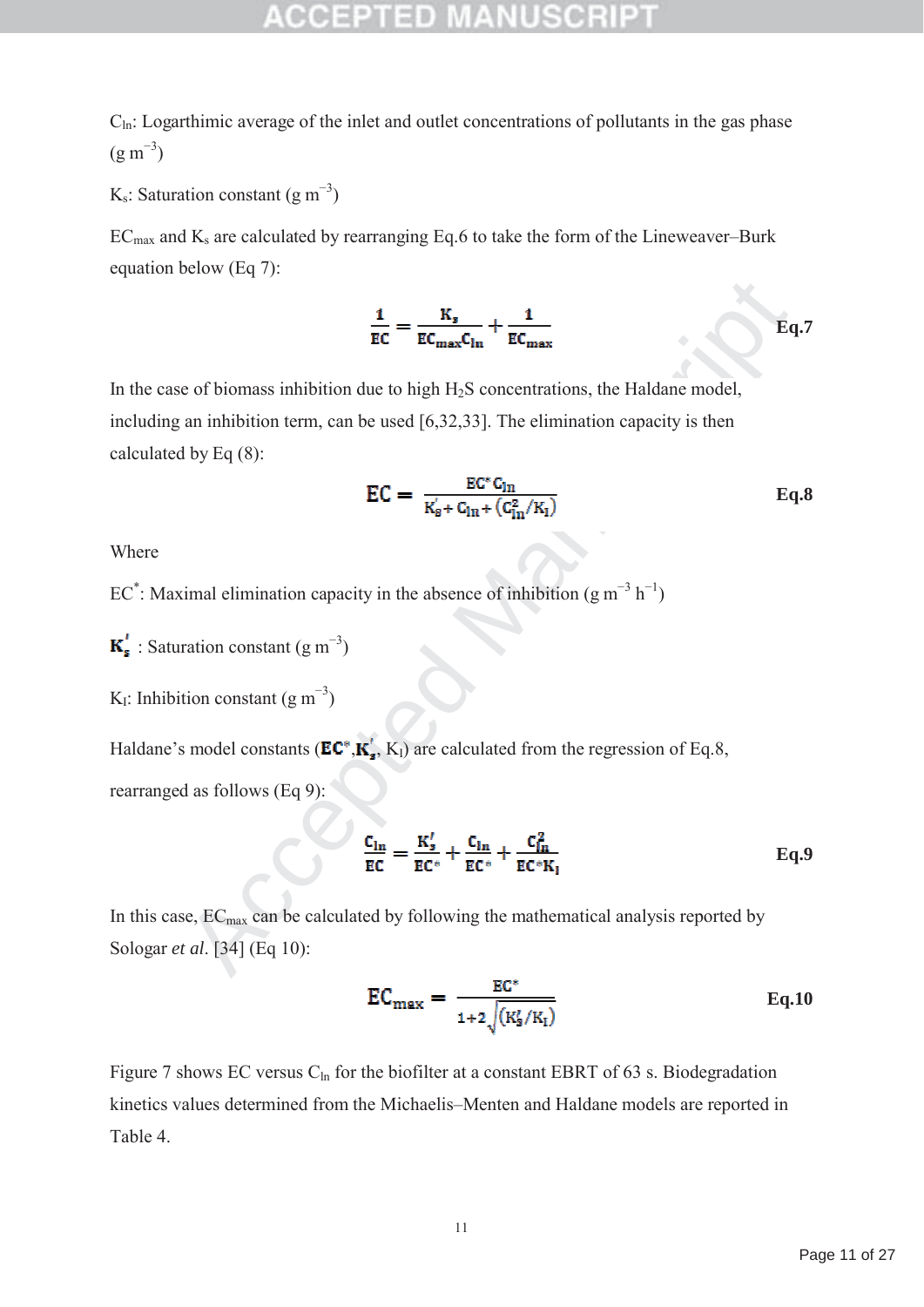# GOEPTED MANUSOR

## **Table 4:** Biodegradation kinetics values determined from the Michaelis–Menten and Haldane models

22.6 g m<sup>-n</sup> n, while the FC<sub>max</sub> estimated with the Mienalais--Wienter model and nodel were 28.6 and 22.7 g m<sup>-3</sup> h<sup>-1</sup> respectively. A significant inhibitiony effect of microbial activity was therefore underlined, since As observed in Figure 7, the experimental EC for  $H<sub>2</sub>S$  was slightly better fitted by the Haldane model, certainly because of the inhibitory effect of  $H_2S$ . The experimental  $EC_{max}$  for  $H_2$ S was 22.6 g m<sup>-3</sup> h<sup>-1</sup>, while the EC<sub>max</sub> estimated with the Michaelis–Menten model and the Haldane model were 28.6 and 22.7  $\text{g m}^{-3} \text{ h}^{-1}$  respectively. A significant inhibitory effect of H2S on the microbial activity was therefore underlined, since the maximal elimination capacity in the absence of inhibition  $(EC^*)$  was higher than the maximal elimination capacity which takes into account inhibition effect (Table 4). The maximal elimination capacity value obtained is higher than those reported with some other packing materials. At an EBRT of 57 s, maximal removal capacities of 14 and 15 g  $m^{-3}$  h<sup>-1</sup> were obtained with a pine bark and pozzolan/UP20, respectively [3]. At an EBRT of 51 s, an  $EC_{max}$  of 8 g  $m^{-3}$   $h^{-1}$  was also achieved using pall rings as packing material [35]. Comparing biodegradation kinetics values

 $(K<sub>s</sub>, K<sub>s</sub>, K<sub>1</sub>)$  with previous work data seems difficult because they depend mainly on EBRT as demonstrated by Romero Hernandez *et al*. **[6]**. Nonetheless, it can be pointed out that the Ks value obtained for expanded schist topped with UP20 was of the order of magnitude of the reported value for peat mixed with UP20, which is a classical and an efficient packing material for H<sub>2</sub>S biofiltration (K<sub>S</sub> =  $0.089$  g m<sup>-3</sup> at an EBRT of 57 s) [2].

To summarize, these results demonstrated that biofilters filled with expanded schist coupled with UP20 could be suitable for industrial applications. The good mechanical behavior of the expanded schist (low pressure drop) and the ability to oxidize  $H_2S$  under extreme acidic conditions for a long period confirm the advantage of using expanded schist coupled with UP20 for long-term H<sub>2</sub>S biofiltration. The influence of parameters as watering rate and amount of UP20 could be deeply investigated in order to determine the better biofilter performances according to the EBRT used.

**Figure 7:** Elimination capacity as a function of the logarithmic average of inlet and outlet concentrations in gas phase of the biofilter  $(C<sub>ln</sub>)$  for H<sub>2</sub>S (Experimental points, Michaelis– Menten and Haldane models) (EBRT=63 s;  $C_{\text{ln}}$  between 0.03 and 0.46 g m<sup>-3</sup>).

## **4 Conclusion**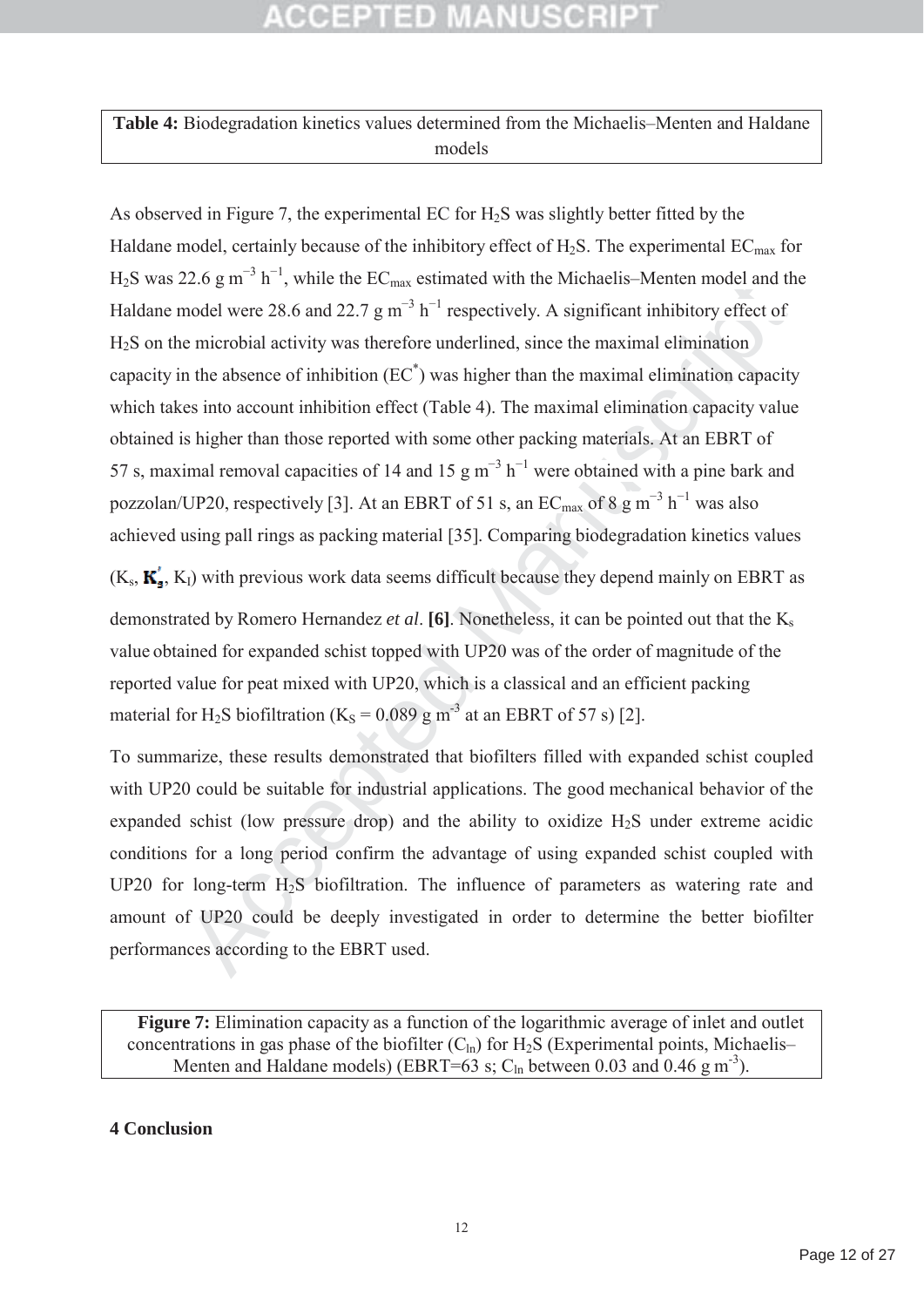no bed compaction was observed during the running period due to a mechanical<br>of the schist material. However, if the biofiliter was continuously overloaded by higentration, the major production of the oxidation reaction. The biological removal of H2S in waste gas was carried out under extreme acidic conditions using a biofilter packed with expanded schist and topped with a layer of a synthetic nutritional material (UP20) at a constant EBRT of 63 s. It has been shown that the combination of expanded schist and UP20 can be successfully used to remove high concentration of  $H_2S$ , up to 360 ppmv. Pressure drops were very low (around  $4 \text{ Pa m}^{-1}$  after 220 days of operation). As expected, no bed compaction was observed during the running period due to a mechanical stability of the schist material. However, if the biofilter was continuously overloaded by high H2S concentration, the major production of the oxidation reaction was sulfuric acid. The sulfate accumulation in the biofilter bed and the significant  $pH$  decrease ( $pH < 1$ ) led to a significant decrease in the performances of the process. As a result, it was required to increase the watering flow rate up to  $120 \text{ L h}^{-1}$  in order to avoid sulfate accumulation and to maintain the pH  $> 1$ . In such conditions, a removal efficiency higher than 95% was achieved for H<sub>2</sub>S concentration up to 250 ppmv, corresponding to a maximum elimination capacity of 24.7 g m- $3 h^{-1}$ .

This study shows that such double layer biofilters (nutrient provider and inorganic packing materials) give interesting performances to remove high concentrations of  $H_2S$  present in waste gas or air. However, operating conditions such as volumetric load and periodic water addition have to be controlled carefully to avoid a significant level of inhibitory by-products leading to increasing amounts of sulfate and a drastic decrease of pH.

## **References**

- [1] Chung YC, Huang C, Tseng CP. Operation optimization of Thiobacillus thioparus CH11 biofilter for hydrogen sulfide removal. J Biotechnol 1996;52:31–8.
- [2] Dumont E, Andrès Y. Evaluation of innovative packing materials for the biodegradation of H2S: a comparative study. J Chem Technol Biotechnol 2010;85:429–34.
- [3] Dumont E, Andrès Y, Le Cloirec P, Gaudin F. Evaluation of a new packing material for H2S removed by biofiltration. Biochem Eng J 2008;42:120–7.
- [4] Gaudin F, Andres Y, Le Cloirec P. Packing material formulation for odorous emission biofiltration. Chemosphere 2008;70:958–66.
- [5] Ben Jaber M, Anet B, Amrane A, Couriol C, Lendormi T, Cloirec PL, et al. Impact of nutrients supply and pH changes on the elimination of hydrogen sulfide, dimethyl disulfide and ethanethiol by biofiltration. Chem Eng J 2014;258:420–6.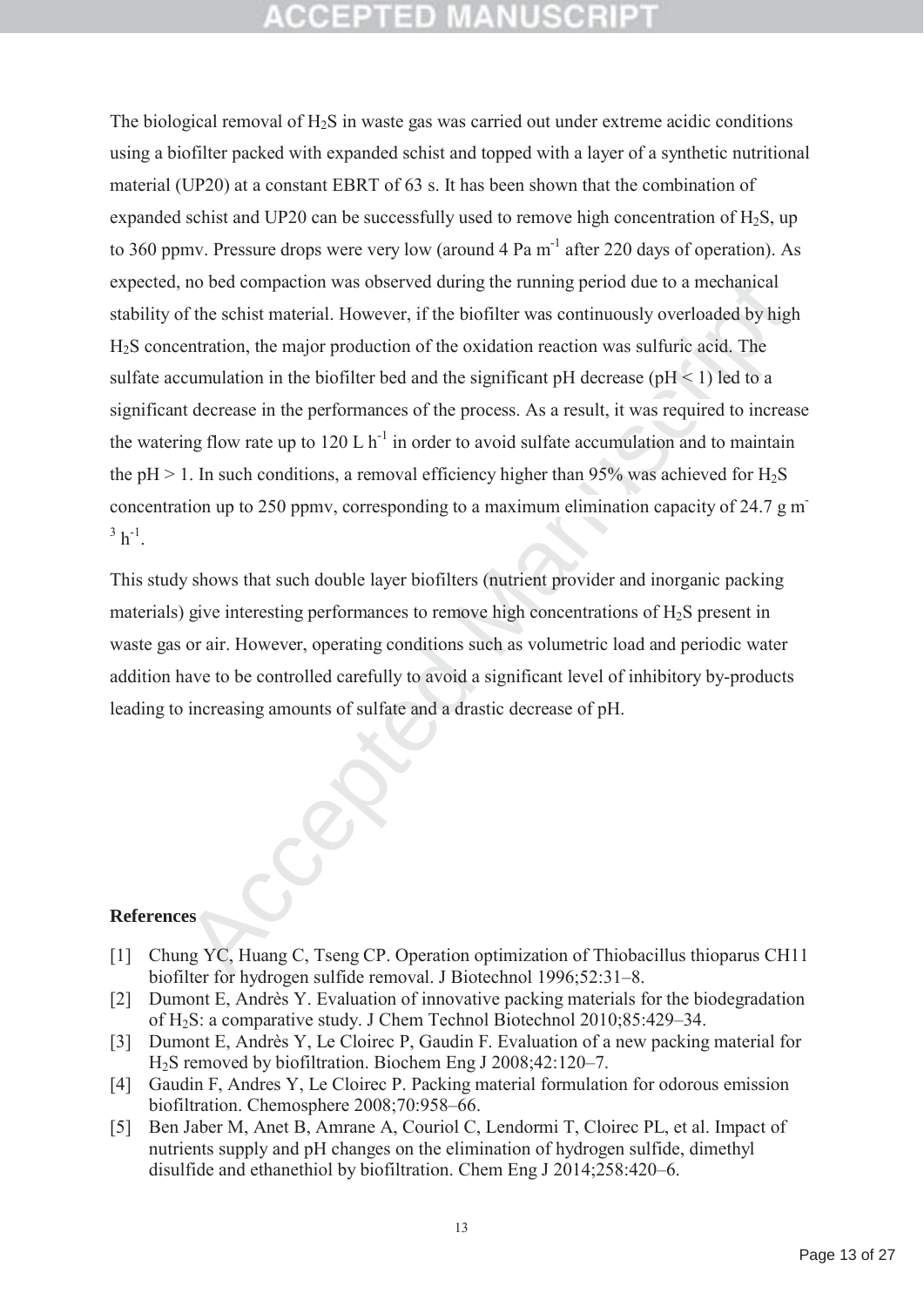## ecepied

- [6] Romero Hernandez AC, Rodríguez Susa MS, Andrès Y, Dumont E. Steady- and transient-state H2S biofiltration using expanded schist as packing material. New Biotechnol 2013;30:210–8.
- [7] Shareefdeen Z. Hydrogen sulfide (H2S) removal using schist packings in industrial biofilter applications. Korean J Chem Eng 2015;32:15–9.
- [8] Laokor M, Techkarnjanaruk S, Rugruam W, Chaiprasert P. Removal of High Strength H2S using Active Sludge Immobilized Biofiltration. Pattaya, Thailand: Proceeding of the 8th International Symposium on Biocontrol and Biotechnology; 2010.
- [9] Oyarzún P, Arancibia F, Canales C, Aroca GE. Biofiltration of high concentration of hydrogen sulphide using Thiobacillus thioparus. Process Biochem 2003;39:165–70.
- [10] Yang Y, Allen ER. Biofiltration Control of Hydrogen Sulfide 1. Design and Operational Parameters. Air Waste 1994;44:863–8.
- [11] Burgess JE, Parsons SA, Stuetz RM. Developments in odour control and waste gas treatment biotechnology: a review. Biotechnol Adv 2001;19:35–63.
- [12] Degorce-Dumas JR, Kowal S, Cloirec PL. Microbiological oxidation of hydrogen sulphide in a biofilter. Can J Microbiol 1997;43:264–71.
- [13] Kennes C, Thalasso F. Review: Waste gas biotreatment technology. J Chem Technol Biotechnol 1998;72:303–19.
- [14] Malhautier L, Gracian C, Roux JC, Fanlo JL, Le Cloirec P. Biological treatment process of air loaded with an ammonia and hydrogen sulfide mixture. Chemosphere 2003;50:145–53.
- nyaln P, Arachiba F, Canales C, Aroca GE. Biofiltration of high concentration of<br>prin P, Arachiba F, Canales C, Aroca GE. Biofiltration of high concentration of<br>prin P, Arachiba F, Canales C, Aroca GE. Biofiltration confro [15] Dumont E, Ayala Guzman LM, Rodríguez Susa MS, Andrès Y. H<sub>2</sub>S biofiltration using expanded schist as packing material: performance evaluation and packed-bed tortuosity assessment. J Chem Technol Biotechnol 2012;87:725–31.
- [16] Ramírez-Sáenz D, Zarate-Segura PB, Guerrero-Barajas C, García-Peña EI. H<sub>2</sub>S and volatile fatty acids elimination by biofiltration: Clean-up process for biogas potential use. J Hazard Mater 2009;163:1272–81.
- [17] Soreanu G, Béland M, Falletta P, Ventresca B, Seto P. Evaluation of different packing media for anoxic H2S control in biogas. Environ Technol 2009;30:1249–59.
- [18] De Arespacochaga N, Valderrama C, Mesa C, Bouchy L, Cortina JL. Biogas biological desulphurisation under extremely acidic conditions for energetic valorisation in Solid Oxide Fuel Cells. Chem Eng J 2014;255:677–85.
- [19] Fortuny M, Gamisans X, Deshusses MA, Lafuente J, Casas C, Gabriel D. Operational aspects of the desulfurization process of energy gases mimics in biotrickling filters. Water Res 2011;45:5665–74.
- [20] Mannucci A, Munz G, Mori G, Lubello C. Biomass accumulation modelling in a highly loaded biotrickling filter for hydrogen sulphide removal. Chemosphere 2012;88:712–7.
- [21] Shareefdeen Z, Herner B, Webb D, Wilson S. Hydrogen sulfide (H<sub>2</sub>S) removal in synthetic media biofilters. Environ Prog 2003;22:207–13.
- [22] Courtois A, Andrès Y, Dumont É. H<sub>2</sub>S biofiltration using expanded schist as packing material: influence of packed bed configurations at constant EBRT. J Chem Technol Biotechnol 2015;90:50–6.
- [23] American Public Health Association. Standard Methods for the examination of Water and Wastewater. 17th ed. Washington: APHA-AWWA-WPCF; 1989.
- [24] Dumont E, Cabral FDS, Le Cloirec P, Andrès Y. Biofiltration using peat and a nutritional synthetic packing material: influence of the packing configuration on  $H_2S$ removal. Environ Technol 2013;34:1123–9.
- [25] Yang Y, Allen ER. Biofiltration Control of Hydrogen Sulfide 2. Kinetics, Biofilter Performance, and Maintenance. Air Waste 1994;44:1315–21.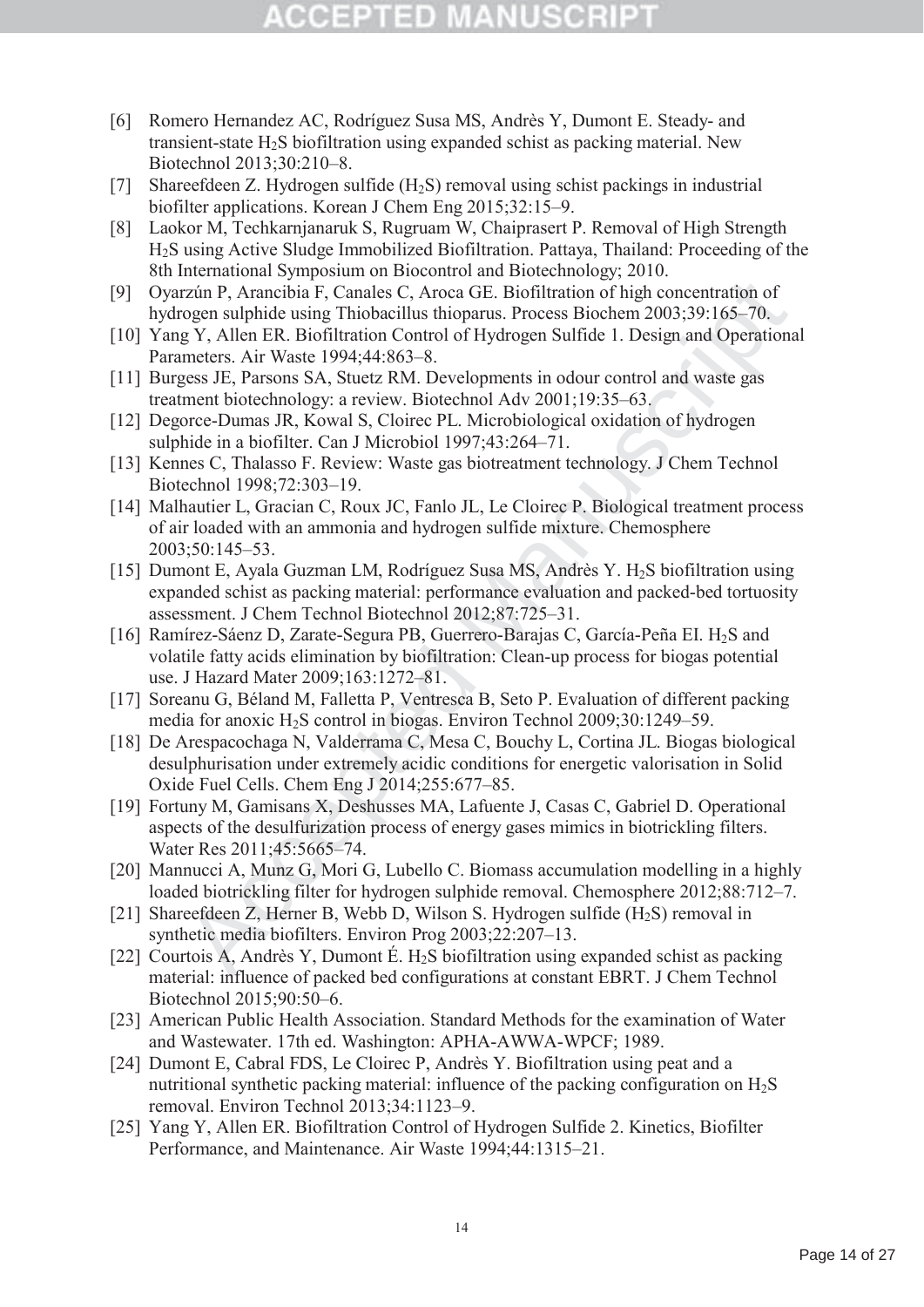- [26] Rodriguez G, Dorado AD, Fortuny M, Gabriel D, Gamisans X. Biotrickling filters for biogas sweetening: Oxygen transfer improvement for a reliable operation. Process Saf Environ Prot 2014;92:261–8.
- [27] Soupramanien A, Malhautier L, Dumont E, Andrès Y, Rocher J, Fanlo J-L. Biological treatment of a mixture of gaseous sulphur reduced compounds: identification of the total bacterial community's structure. J Chem Technol Biotechnol 2012;87:817–23.
- [28] Morgan-Sagastume JM, Noyola A. Hydrogen sulfide removal by compost biofiltration: Effect of mixing the filter media on operational factors. Bioresour Technol 2006;97:1546–53.
- [29] Devinny JS, Deshusses MA, Webster TS. Biofiltration for air pollution control. Boca Raton: Lewis Publishers; 1999.
- [30] Chung YC, Huang C, Tseng CP. Biological elimination of H<sub>2</sub>S and NH<sub>3</sub> from wastegases by biofilter packed with immobilized heterotrophic bacteria. Chemosphere 2001;43:1043–50.
- [31] Hirai M, Ohtake M, Shoda M. Removal kinetics of hydrogen sulfide, methanethiol and dimethyl sulfide by peat biofilters. J Ferment Bioeng 1990;70:334–9.
- [32] Avalos Ramirez A, Bénard S, Giroir-Fendler A, Jones JP, Heitz M. Kinetics of microbial growth and biodegradation of methanol and toluene in biofilters and an analysis of the energetic indicators. J Biotechnol 2008;138:88–95.
- [33] Gallastegui G, Ávalos Ramirez A, Elías A, Jones JP, Heitz M. Performance and macrokinetic analysis of biofiltration of toluene and p-xylene mixtures in a conventional biofilter packed with inert material. Bioresour Technol 2011;102:7657–65.
- [34] Sologar VS, Lu Z, Allen DG. Biofiltration of concentrated mixtures of hydrogen sulfide and methanol. Environ Prog 2003;22:129–36.
- 5,97.1546–53.<br>
impl S, Deshusses MAA, Webster TS. Biofiltration for air pollution control. Boea<br>
im Lewis Publishers, 1999.<br>
m: Lewis Publishers, 1999.<br>
m: Lewis Publishers, 1999.<br>
m: Lewis Publishers, 1999.<br>
Make M, Shoda [35] Kim JH, Rene ER, Park HS. Biological oxidation of hydrogen sulfide under steady and transient state conditions in an immobilized cell biofilter. Bioresour Technol 2008;99:583–8.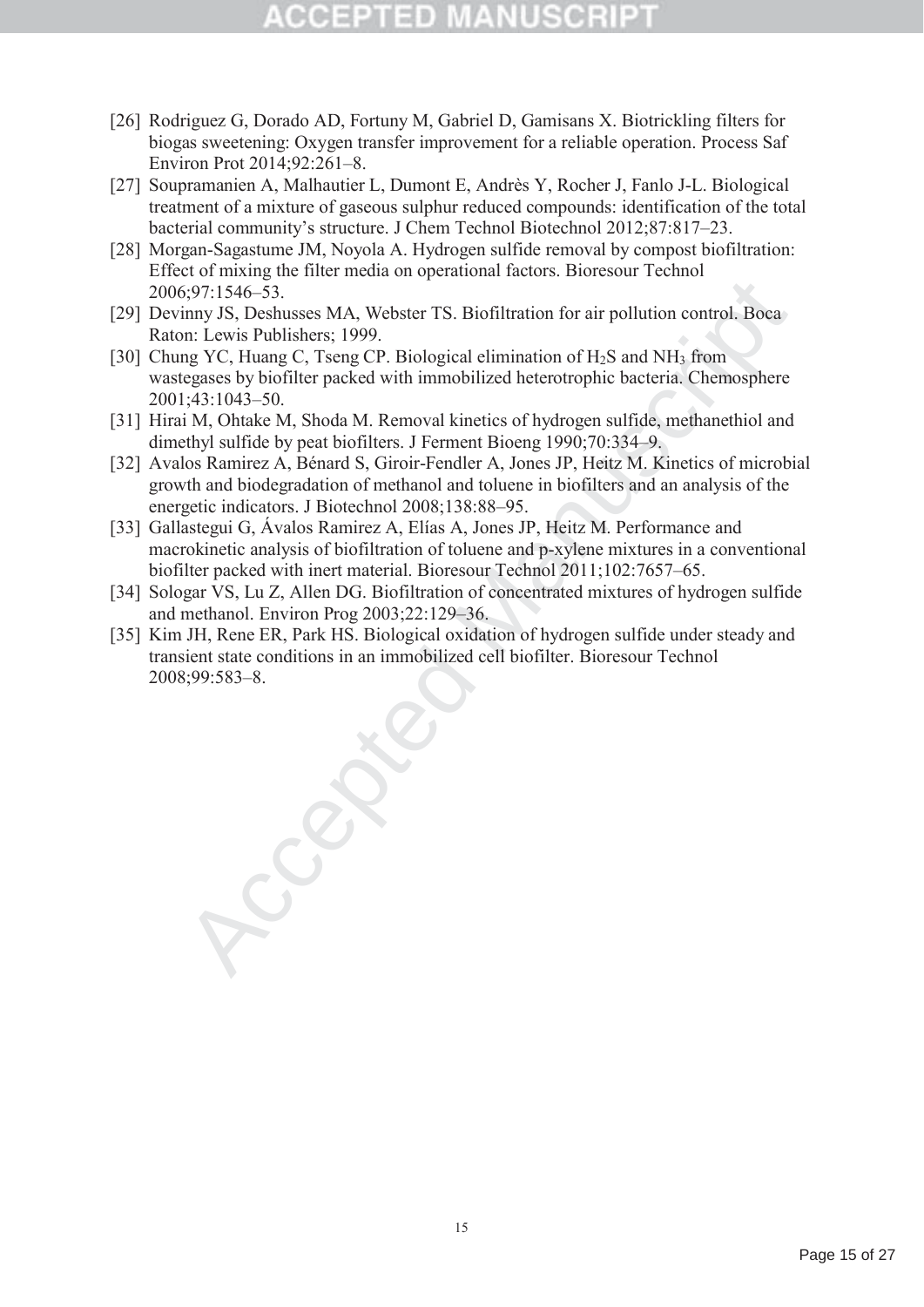Figure 1: Photography of UP20 (left) and expanded schist (right).

**Figure 2:** Experimental pilot-scale biofilter**: 1** Centrifugal fan**, 2** rotameter**, 3** humidification column**, 4** pump**, 5** injection point of H2S**, 6** biofilter**, 7-13** gas sampling ports**, 14** leachate outlet**, 15** outlet gas.

**Figure 3**: Removal efficiency of H<sub>2</sub>S and pH changes in biofilter (H<sub>2</sub>S concentrations from 40 to 360 ppmv;  $EBRT=63s$ ).

**Figure 4:** Effect of sulfate accumulation on H<sub>2</sub>S degradation.

**Figure 5:** *Impact of the increasing of watering flow rate from 12 L/day to 120 L/day* on the removal efficiency  $(EBRT=63s)$ .

**Figure 6:** Pressure drop measurements in the biofilter for gas velocities varying between 56 and 565 m h<sup>-1</sup>.

temoval efficiency of H<sub>2</sub>S and pH changes in biofilter (H<sub>2</sub>S concentrations from 40 to 360 ppmv;<br>
).<br>
Effect of sulfitte accumulation on H<sub>2</sub>S degradation.<br> *Accepted Manuscript of watering flow rate from 12 L/day to 12* **Figure 7:** Elimination capacity as a function of the logarithmic average of inlet and outlet concentrations in gas phase of the biofilter  $(C_{ln})$  for  $H_2S$  (Experimental points, Michaelis–Menten and Haldane models) (EBRT=63s;  $C_{\text{Ln}}$  between 0.03 and 0.46 g m<sup>-3</sup>).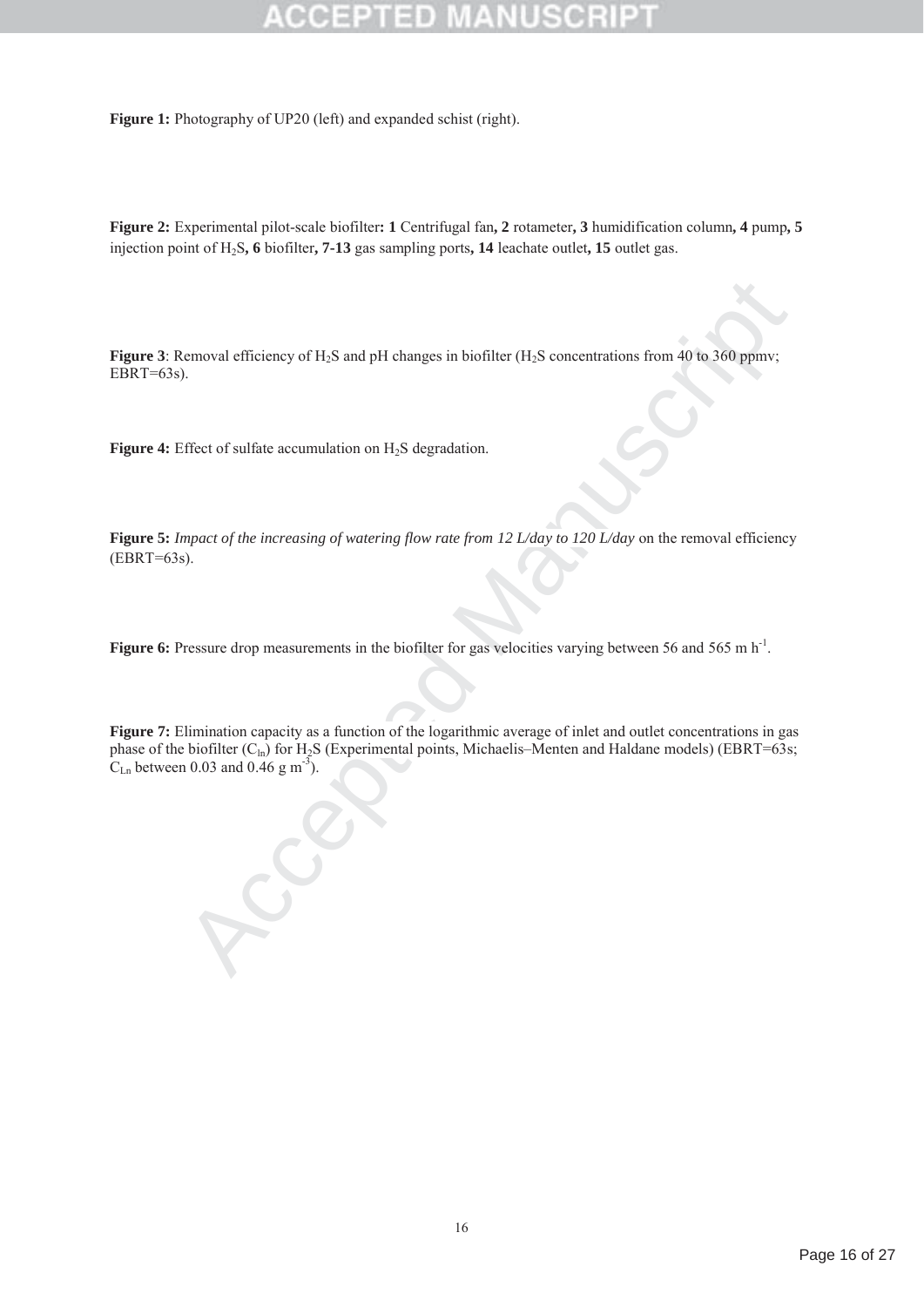### SCRI רפו sb C C

Table 1: Composition of expanded schist.

| Composition                    | $\frac{0}{0}$ |
|--------------------------------|---------------|
| SiO <sub>2</sub>               | 55.3          |
| $Al_2O_3$                      | 20.2          |
| Fe <sub>2</sub> O <sub>3</sub> | 13.3          |
| $K_2O$                         | 5.1           |
| MnO                            | 0.1           |
| SO <sub>3</sub>                | 1.5           |
| $P_2O_5$                       | 1.9           |
| CaO                            | 1.2           |
| TiO <sub>2</sub>               | 1.1           |

Tenantic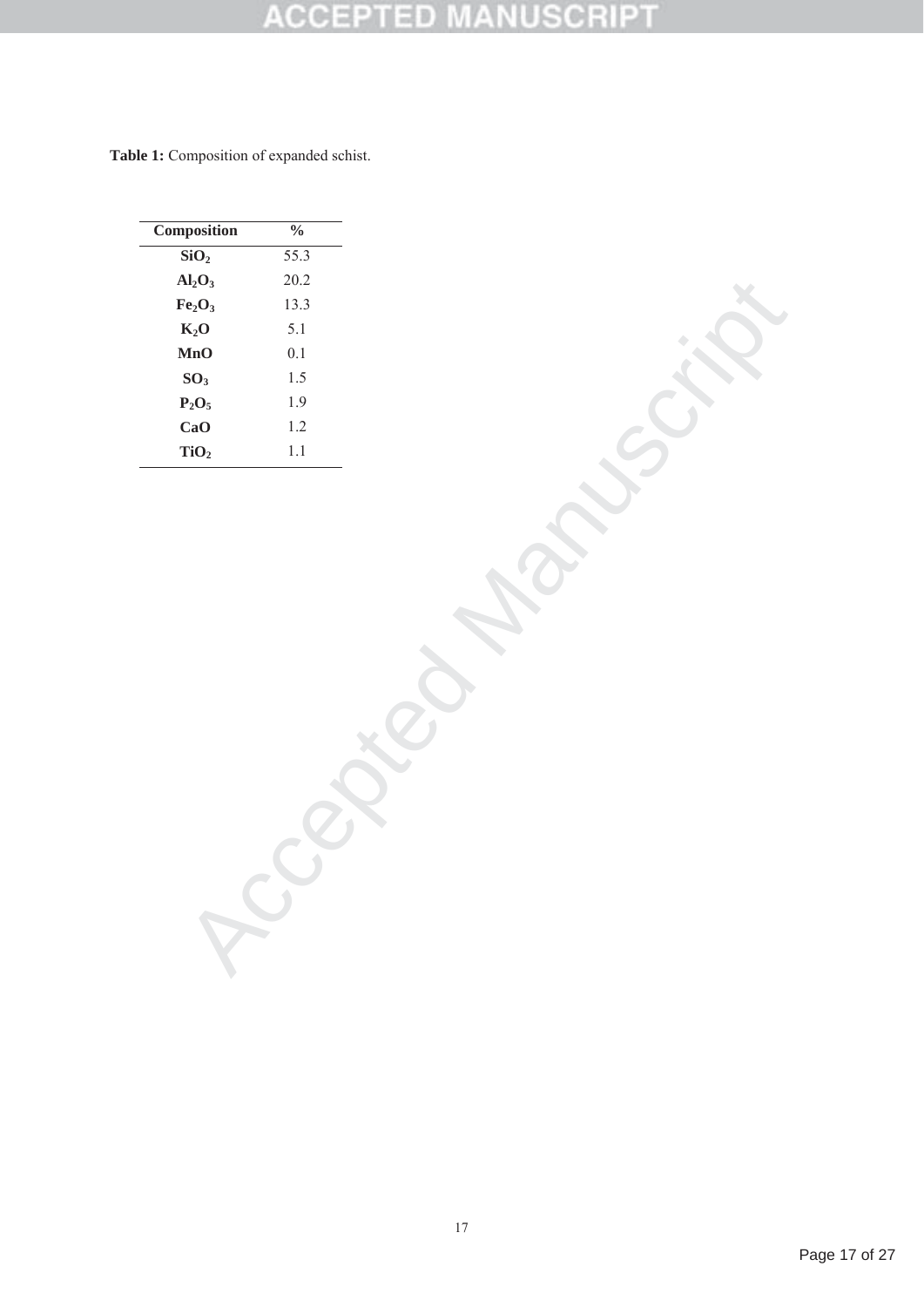### **ISCRIPT**  $\mathsf{c}\mathsf{c}\mathsf{e}$ ≍D I  $\pm$ B

**Table 2:** Characteristics of expanded schist

| Median pore diameter (mm)         | 12   |
|-----------------------------------|------|
| Porosity $(\% )$                  | 47   |
| Bulk density (kg $m^3$ )          | 667  |
| Apparent density (kg $m3$ )       | 1248 |
| Specific surface area $(m^2 m^3)$ | 500  |

**Possie**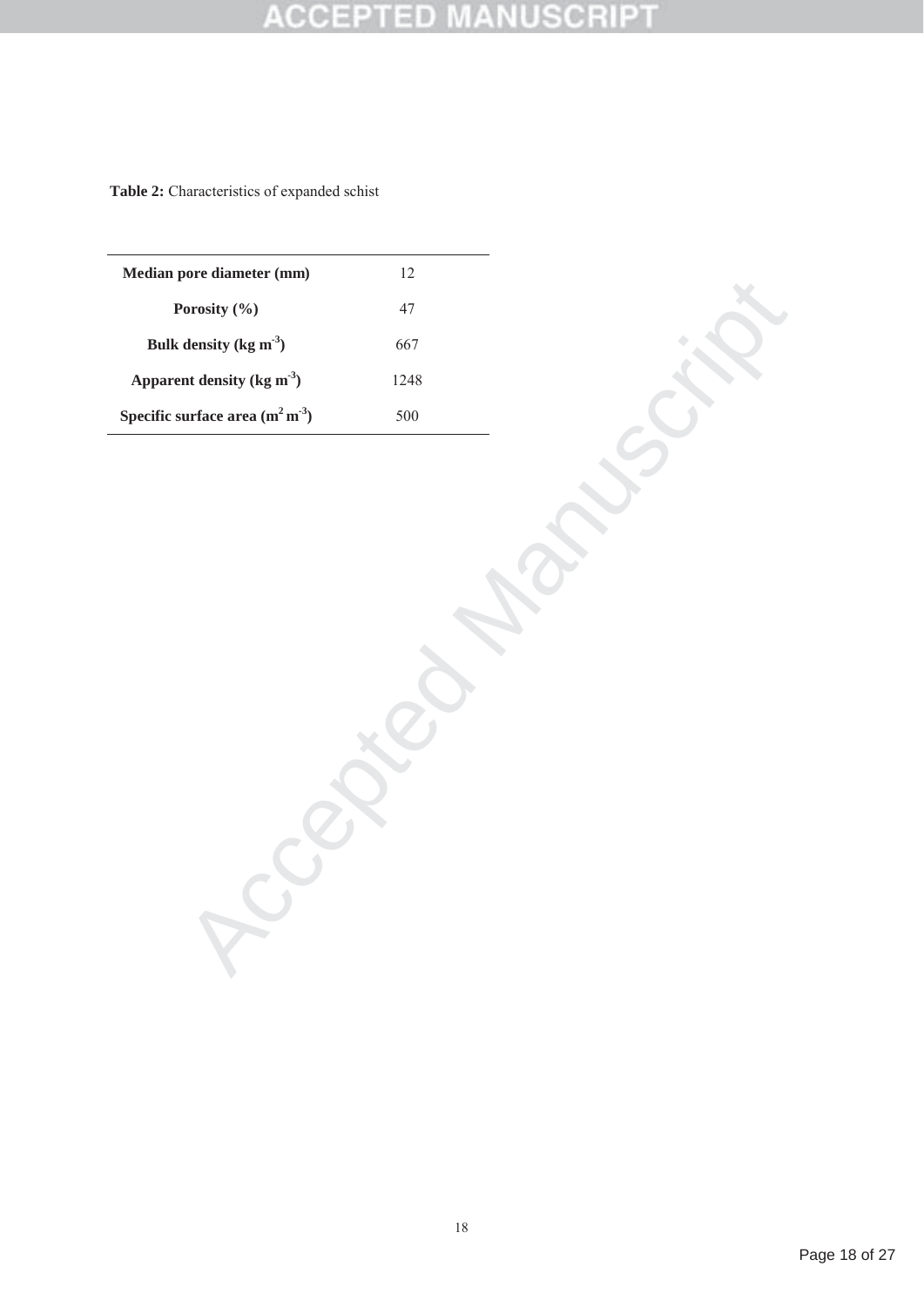### **MANUSCRIPT ACCEPTED**

| Table 3: Operating conditions |
|-------------------------------|
|                               |

| Phase                    | <b>Duration</b>            | $[H_2S]$                   |                                                    |                                                 |
|--------------------------|----------------------------|----------------------------|----------------------------------------------------|-------------------------------------------------|
|                          |                            |                            |                                                    | $Q_{\text{Liq}}$ (L day <sup>-1</sup> )         |
| $\,1$                    | $\frac{(\text{days})}{10}$ | $\frac{\text{(ppmv)}}{40}$ | LR<br>$\frac{(g m^3 h^1)}{3.2}$<br>$\frac{1}{1.7}$ | $\overline{12}$                                 |
|                          | $10\,$                     | 60                         | 4.7                                                |                                                 |
| $\frac{2}{3}$            | $20\,$                     | $80\,$                     | 6.3                                                | $\begin{array}{c} 12 \\ 12 \end{array}$         |
| $\overline{4}$           | $20\,$                     | 133                        | $10.5$                                             | $12\,$                                          |
| 5                        | $112\,$                    | 250                        | $19.8\,$                                           | $12\,$                                          |
| $\overline{6}$           |                            | 360                        | $28.5\,$                                           |                                                 |
| $\overline{\mathcal{I}}$ |                            | $250\,$                    |                                                    |                                                 |
| $\,8\,$                  | $\frac{28}{58}$            | 360                        | $\frac{19.8}{28.5}$                                | $\begin{array}{c} 12 \\ 120 \\ 120 \end{array}$ |
|                          |                            |                            |                                                    |                                                 |
|                          |                            |                            |                                                    |                                                 |
|                          |                            |                            |                                                    |                                                 |
|                          |                            |                            |                                                    |                                                 |
|                          |                            |                            |                                                    |                                                 |
|                          |                            |                            |                                                    |                                                 |
|                          |                            |                            |                                                    |                                                 |
|                          |                            |                            |                                                    |                                                 |
|                          |                            |                            |                                                    |                                                 |
|                          |                            |                            |                                                    |                                                 |
|                          |                            |                            |                                                    |                                                 |
|                          |                            |                            |                                                    |                                                 |
|                          |                            |                            |                                                    |                                                 |
|                          |                            |                            |                                                    |                                                 |
|                          |                            |                            |                                                    |                                                 |
|                          |                            |                            |                                                    |                                                 |
|                          |                            |                            |                                                    |                                                 |
|                          |                            |                            |                                                    |                                                 |
|                          |                            |                            |                                                    |                                                 |
|                          |                            |                            |                                                    |                                                 |
|                          |                            |                            |                                                    |                                                 |
|                          |                            |                            |                                                    |                                                 |
|                          |                            |                            |                                                    |                                                 |
|                          |                            |                            |                                                    |                                                 |
|                          |                            |                            |                                                    |                                                 |
|                          |                            |                            |                                                    |                                                 |
|                          |                            |                            |                                                    |                                                 |
|                          |                            |                            |                                                    |                                                 |
|                          |                            |                            |                                                    |                                                 |
|                          |                            |                            |                                                    |                                                 |
|                          |                            |                            |                                                    |                                                 |
|                          |                            |                            |                                                    |                                                 |
|                          |                            |                            |                                                    |                                                 |
|                          |                            |                            |                                                    |                                                 |
|                          |                            |                            |                                                    |                                                 |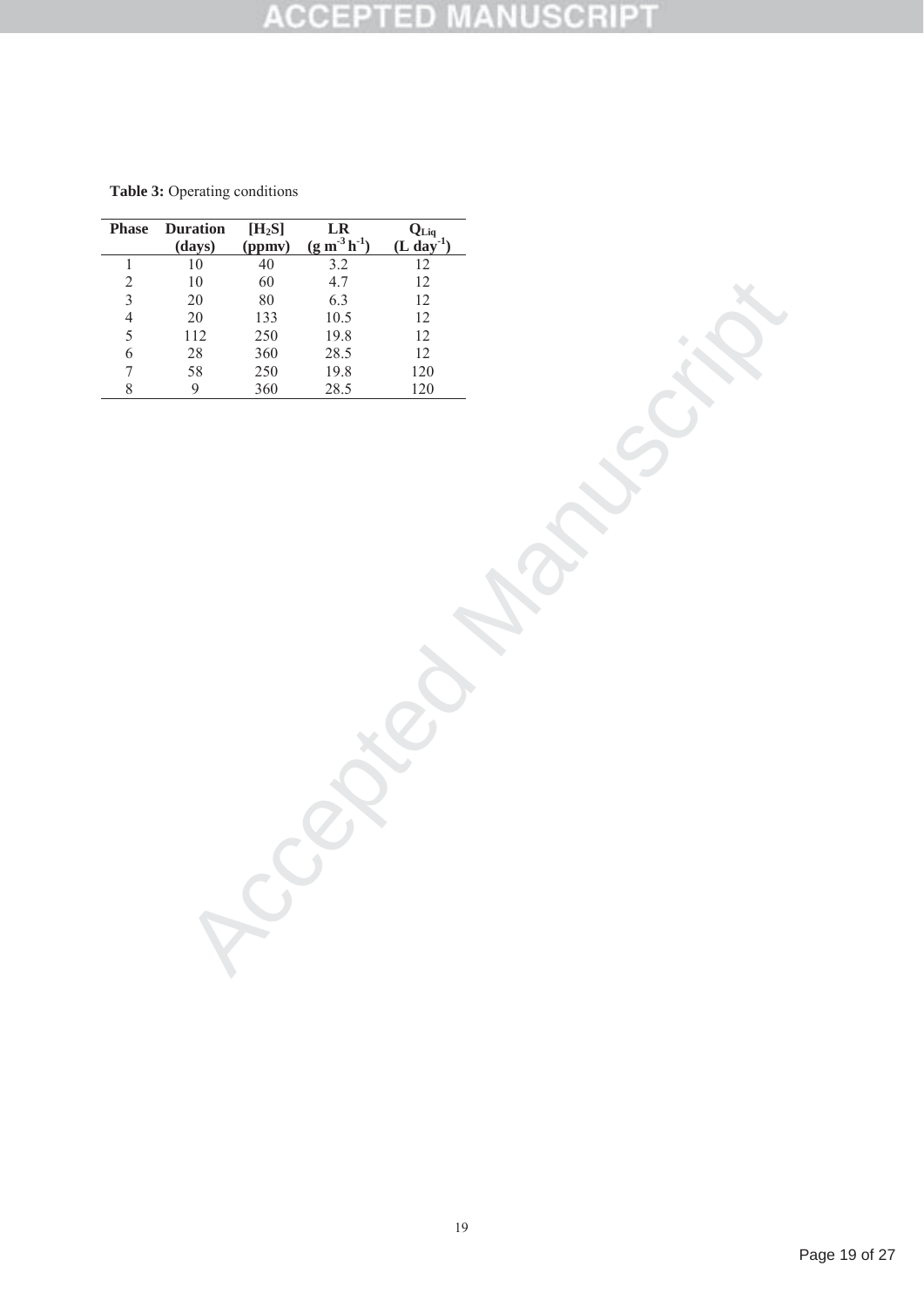## **ACCEPTED MANUSCRIPT**

**Table 4:** Biodegradation kinetics values determined from the Michaelis–Menten and Haldane models

| Michaelis-Menten model                              | Haldane model                                   |
|-----------------------------------------------------|-------------------------------------------------|
| $EC_{max}$ = 28.6 g m <sup>-3</sup> h <sup>-1</sup> | $EC^*$ = 33.3 g m <sup>-3</sup> h <sup>-1</sup> |
| $K_s = 0.070$ g m <sup>-3</sup>                     | $K'_{s} = 0.080 g m^{-3}$                       |
|                                                     | $K_I = 1.53$ g m <sup>-3</sup>                  |
|                                                     | $EC_{max} = 22.7 g m^{-3} h^{-1}$               |
|                                                     |                                                 |
|                                                     |                                                 |
|                                                     |                                                 |
|                                                     |                                                 |
|                                                     |                                                 |
|                                                     |                                                 |
|                                                     |                                                 |
|                                                     |                                                 |
|                                                     |                                                 |
|                                                     |                                                 |
|                                                     |                                                 |
|                                                     |                                                 |
|                                                     |                                                 |
|                                                     |                                                 |
|                                                     |                                                 |
|                                                     |                                                 |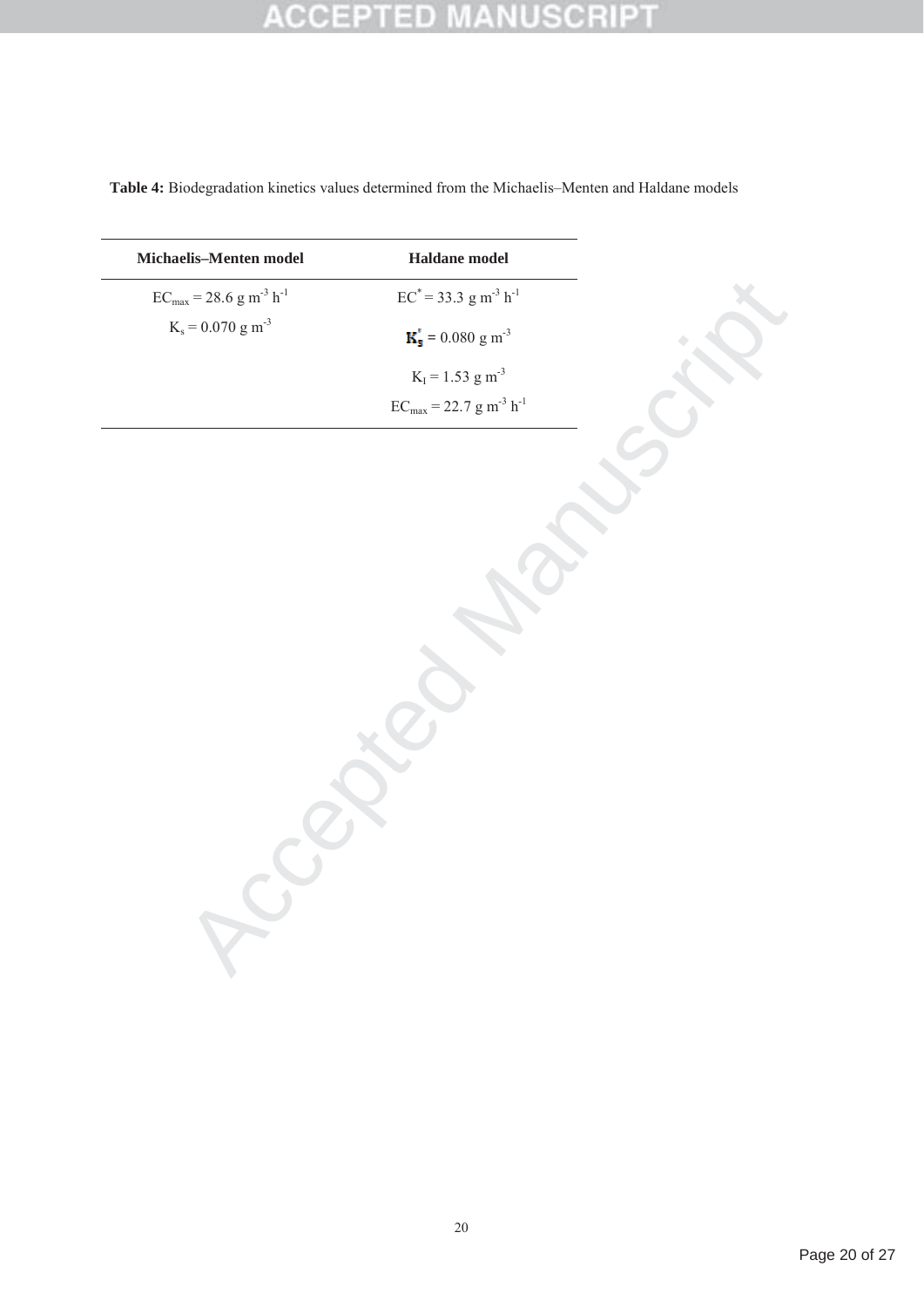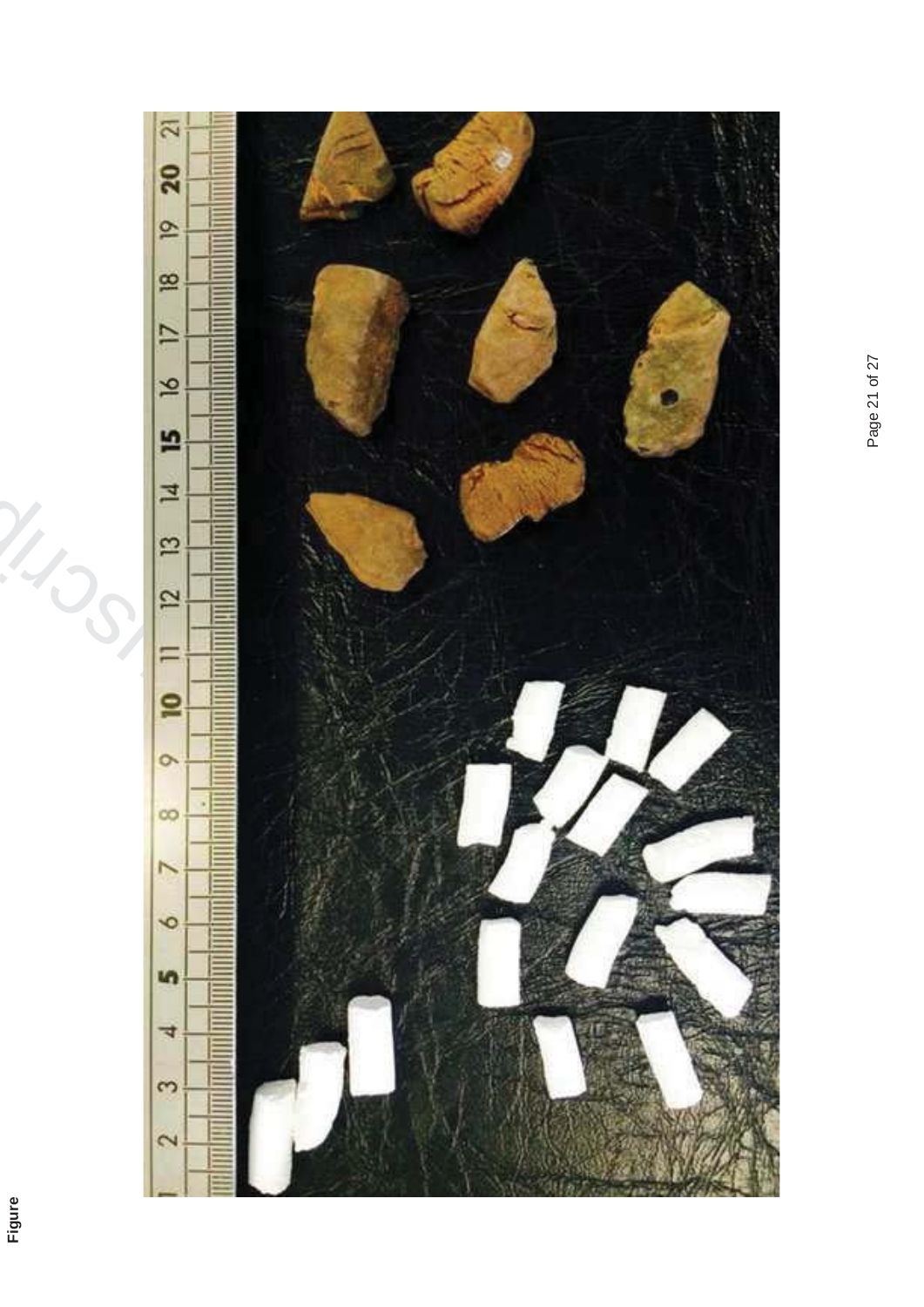

Page 22 of 27 Page 22 of 27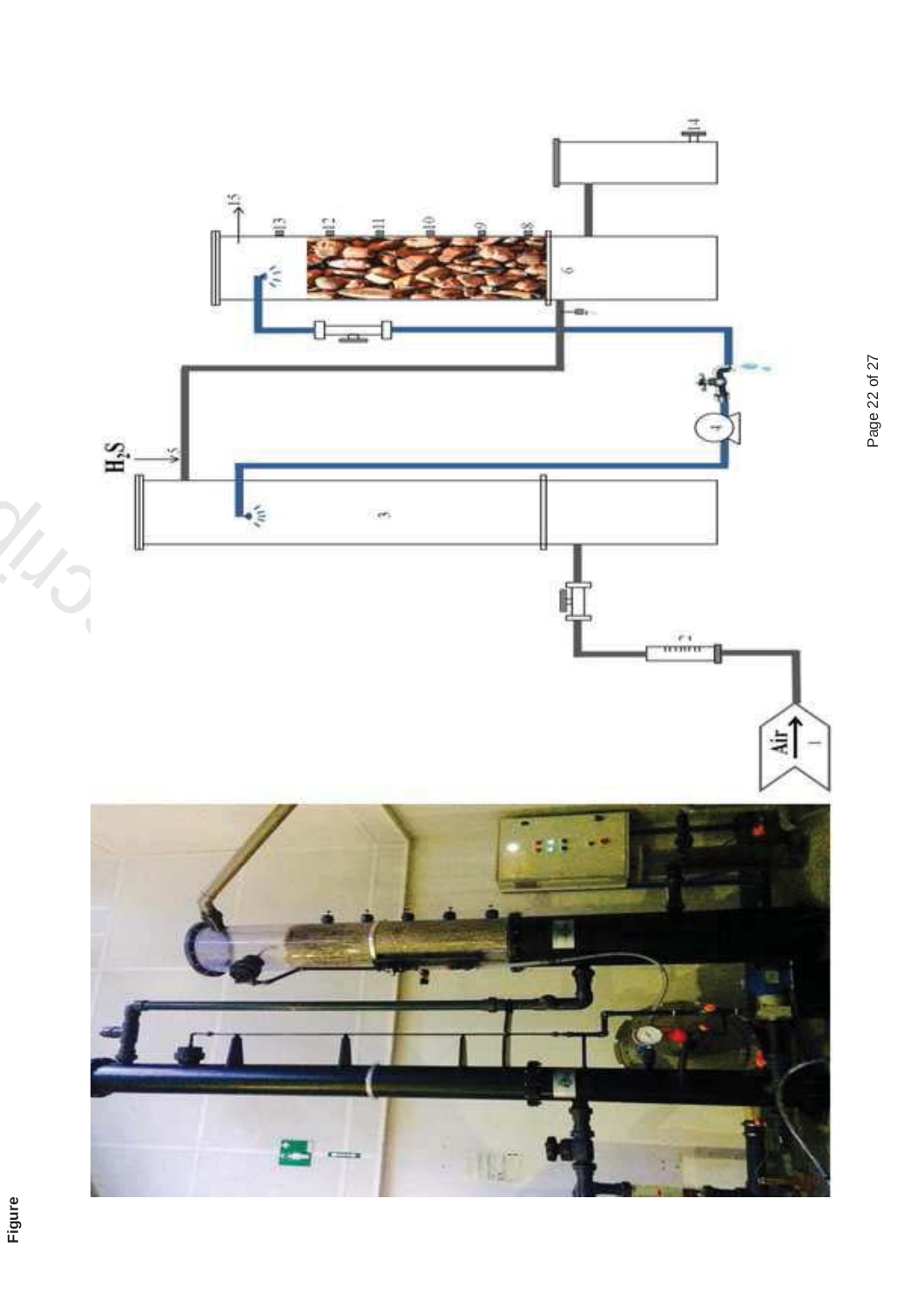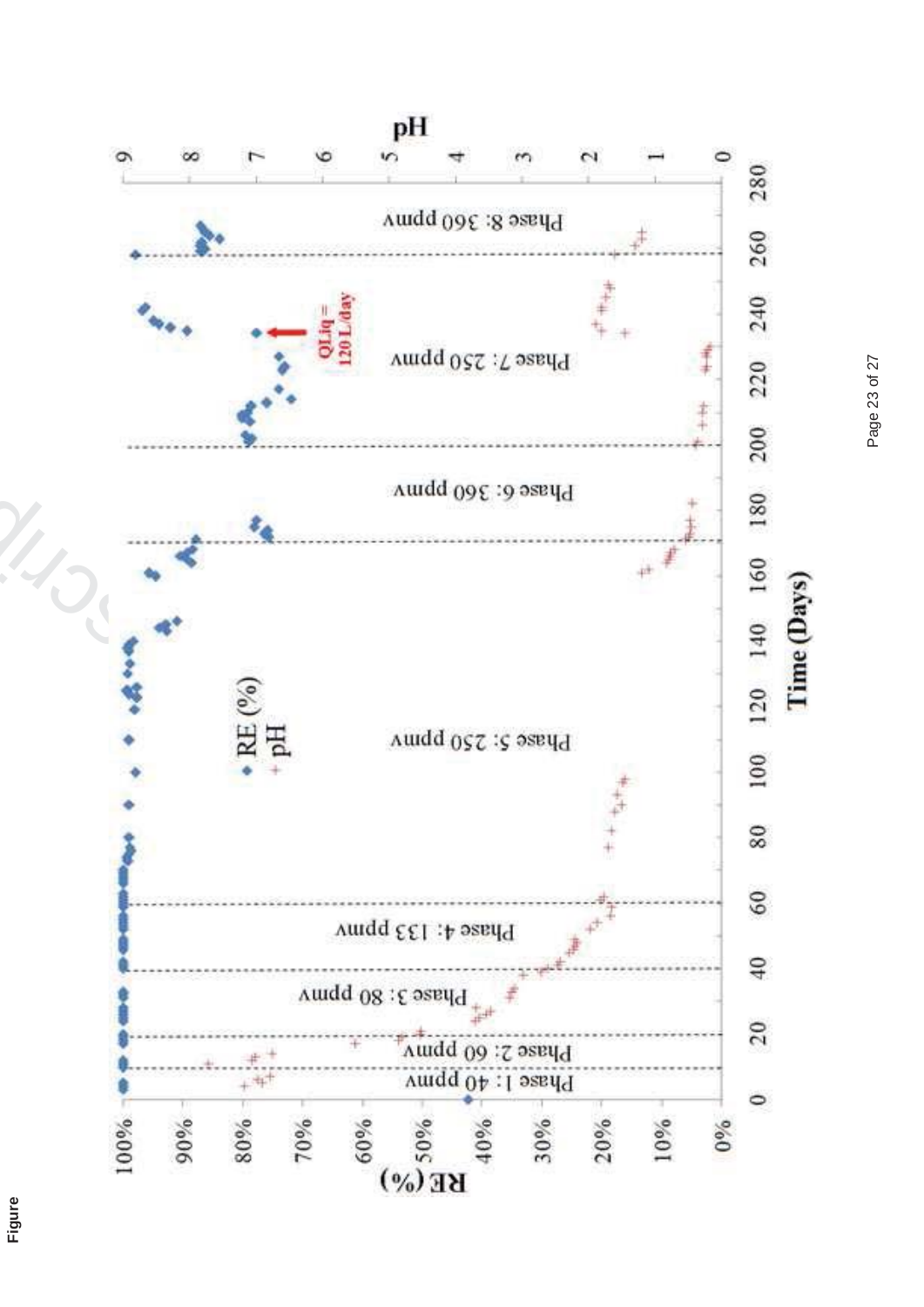

**Figure**

Page 24 of 27 Page 24 of 27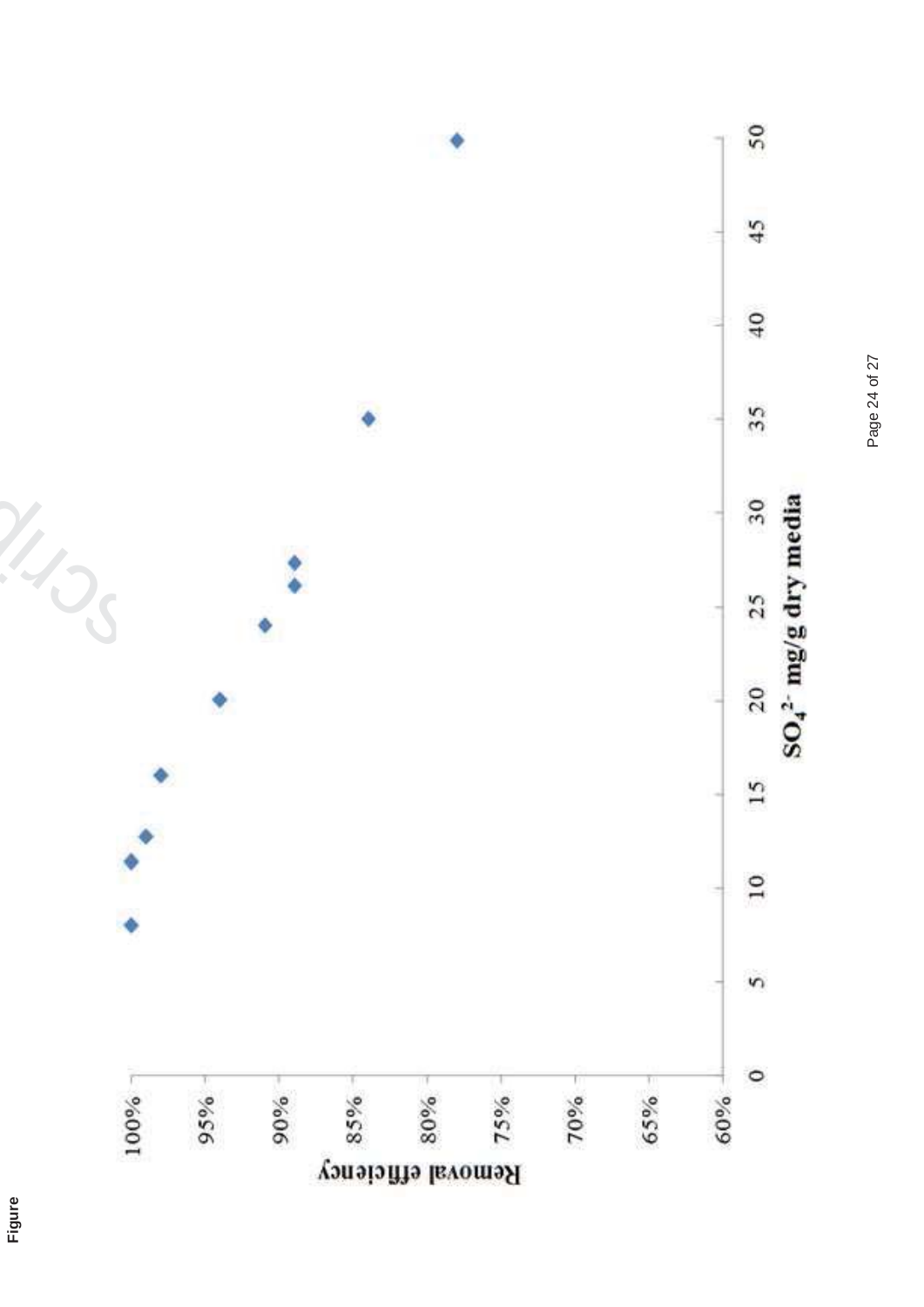

Page 25 of 27 Page 25 of 27

**Figure**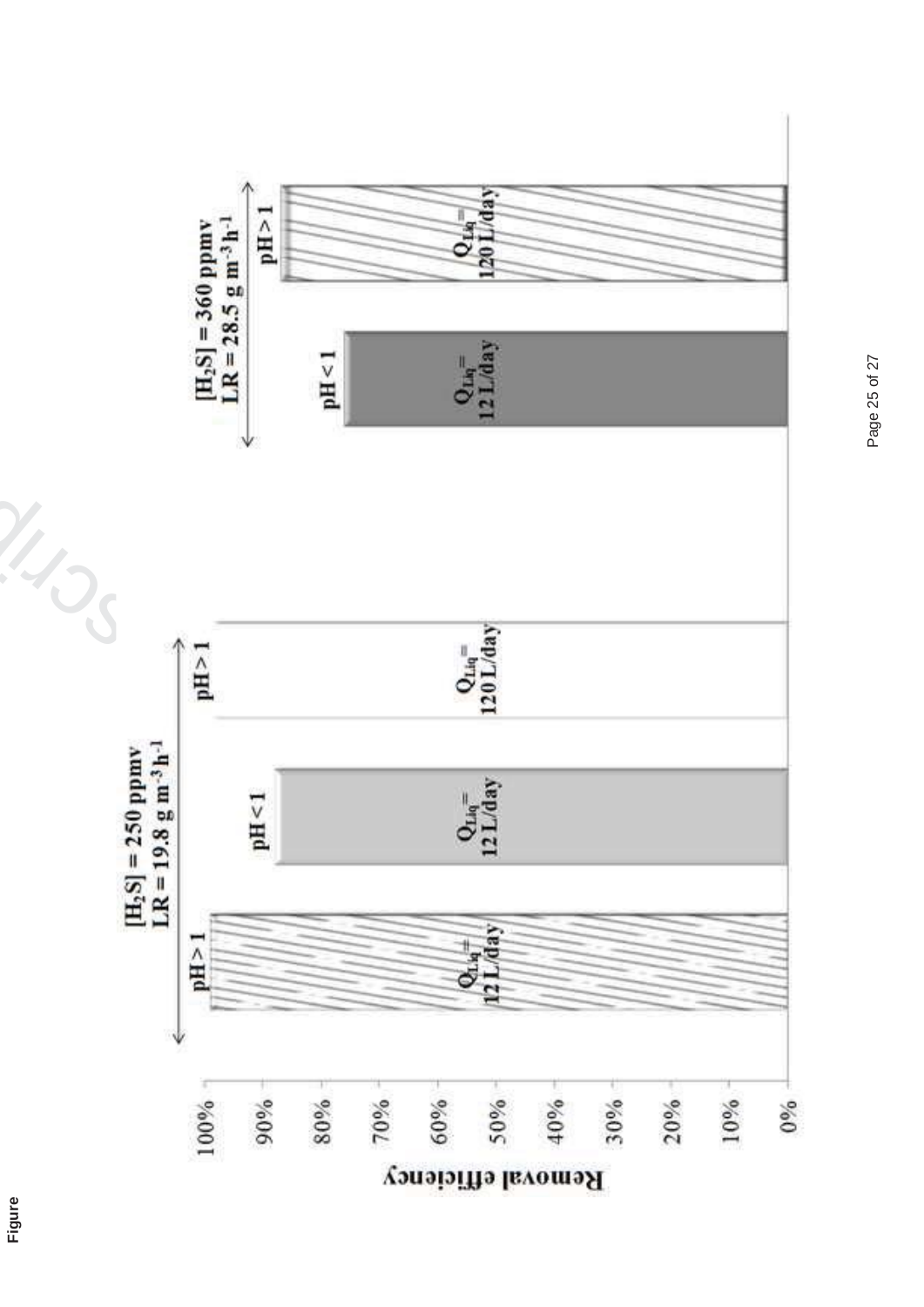

**Figure**